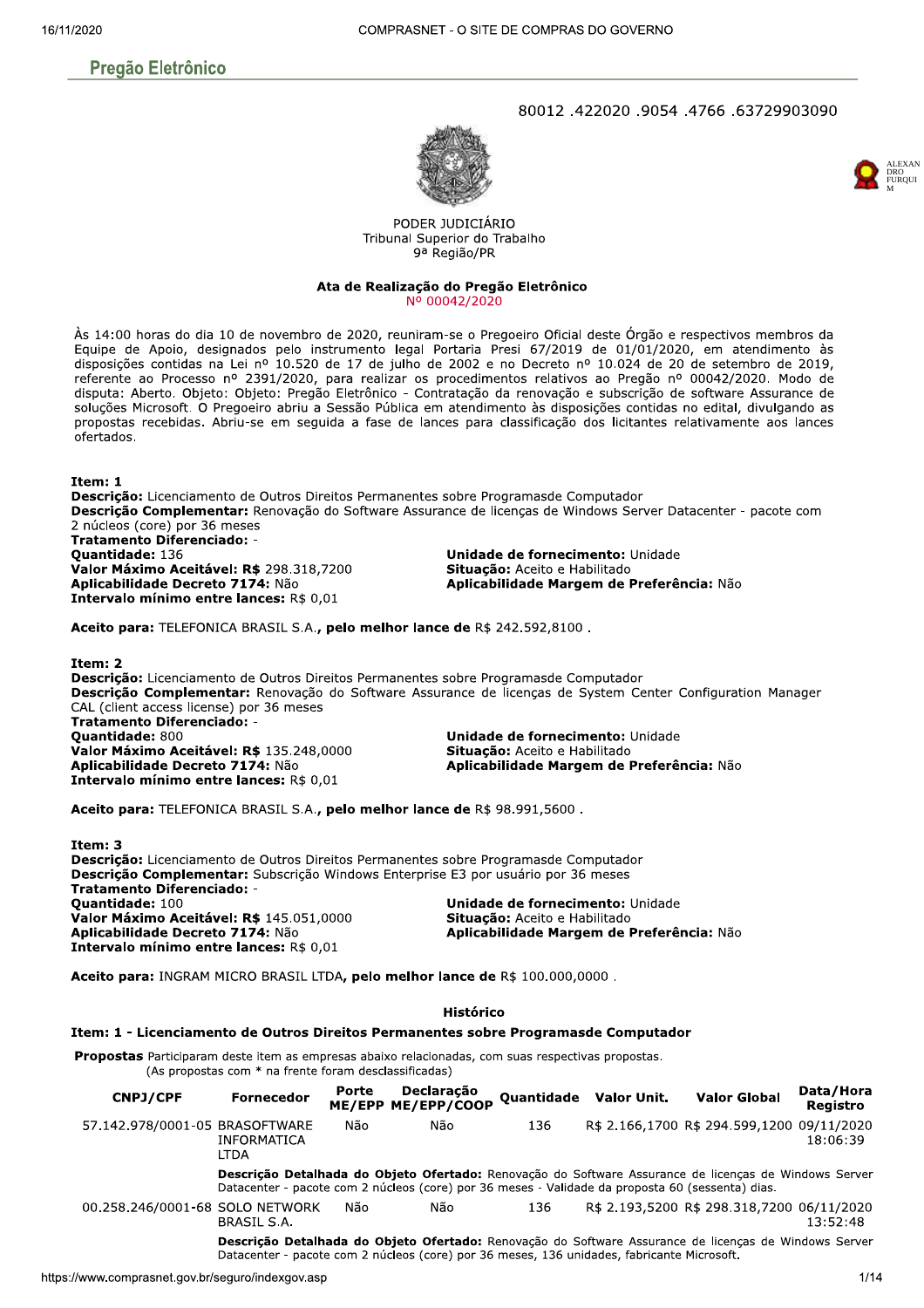| 04.892.991/0001-15 TELTEC       | <b>SOLUTIONS</b><br><b>LTDA</b>                                                                                                                                | Não        | Não | 136 | R\$ 2.193,5200 R\$ 298.318,7200 09/11/2020 | 17:06:07 |
|---------------------------------|----------------------------------------------------------------------------------------------------------------------------------------------------------------|------------|-----|-----|--------------------------------------------|----------|
|                                 | Descrição Detalhada do Objeto Ofertado: Renovação do Software Assurance de licenças de Windows Server<br>Datacenter - pacote com 2 núcleos (core) por 36 meses |            |     |     |                                            |          |
| 02.558.157/0135-74 TELEFONICA   | BRASIL S.A.                                                                                                                                                    | Não        | Não | 136 | R\$ 2.193,5200 R\$ 298.318,7200 09/11/2020 | 17:16:38 |
|                                 | Descrição Detalhada do Objeto Ofertado: Renovação do Software Assurance de licenças de Windows Server<br>Datacenter - pacote com 2 núcleos (core) por 36 meses |            |     |     |                                            |          |
| 01.771.935/0002-15 INGRAM MICRO | <b>BRASIL LTDA</b>                                                                                                                                             | Não        | Não | 136 | R\$ 2.193,5200 R\$ 298.318,7200 10/11/2020 | 12:06:12 |
|                                 | Descrição Detalhada do Objeto Ofertado: Renovação do Software Assurance de licenças de Windows Server<br>Datacenter - pacote com 2 núcleos (core) por 36 meses |            |     |     |                                            |          |
| 19.509.519/0001-28 SOFTLINE     | INTERNATIONAL<br><b>BRASIL</b><br><b>COMERCIO E</b><br><b>LICENCIAMENTO</b>                                                                                    | Não        | Não | 136 | R\$ 2.718,1600 R\$ 369.669,7600 09/11/2020 | 18:38:43 |
|                                 | Descrição Detalhada do Objeto Ofertado: Renovação do Software Assurance de licenças de Windows Server<br>Datacenter - pacote com 2 núcleos (core) por 36 meses |            |     |     |                                            |          |
| 36.565.635/0001-83 CARLOS       | <b>JEFFERSON</b><br>DIAS DE<br>CARVALHO DOS<br><b>SANTOS</b><br>1017885575                                                                                     | <b>Sim</b> | Não | 136 | R\$ 3.680,0000 R\$ 500.480,0000 09/11/2020 | 23:06:56 |
|                                 | Descrição Detalhada do Objeto Ofertado: Renovação do Software Assurance de licenças de Windows Server                                                          |            |     |     |                                            |          |

**Lances** (Obs: lances com \* na frente foram excluídos pelo pregoeiro)

 $\mu$ atacenter - pacote com 2 nucleos (core) por 36 meses

| <b>CNPJ/CPF</b><br>Data/Hora Registro<br>Valor do Lance<br>R\$ 500.480,0000<br>36.565.635/0001-83<br>10/11/2020 14:00:58:577<br>R\$ 369.669,7600<br>19.509.519/0001-28<br>10/11/2020 14:00:58:577<br>R\$ 298.318,7200<br>00.258.246/0001-68<br>10/11/2020 14:00:58:577<br>R\$ 298.318,7200<br>02.558.157/0135-74<br>10/11/2020 14:00:58:577<br>R\$ 298.318,7200<br>04.892.991/0001-15<br>10/11/2020 14:00:58:577<br>R\$ 298.318,7200<br>01.771.935/0002-15<br>10/11/2020 14:00:58:577<br>R\$ 294.599,1200<br>57.142.978/0001-05<br>10/11/2020 14:00:58:577<br>R\$ 294.598,0000<br>19.509.519/0001-28<br>10/11/2020 14:04:03:210<br>R\$ 294.597,0000<br>57.142.978/0001-05<br>10/11/2020 14:06:55:703<br>R\$ 290.000,0000<br>01.771.935/0002-15<br>10/11/2020 14:07:17:327<br>R\$ 289.992,7200<br>02.558.157/0135-74<br>10/11/2020 14:07:24:600<br>R\$ 280.000,0000<br>19.509.519/0001-28<br>10/11/2020 14:07:53:770<br>R\$ 279.990,2400<br>02.558.157/0135-74<br>10/11/2020 14:07:54:860<br>R\$ 298.599,0000<br>36.565.635/0001-83<br>10/11/2020 14:08:08:583<br>R\$ 275.000,0000<br>01.771.935/0002-15<br>10/11/2020 14:08:27:193<br>R\$ 274.994,7800<br>02.558.157/0135-74<br>10/11/2020 14:08:29:260<br>R\$ 270.000,0000<br>19.509.519/0001-28<br>10/11/2020 14:08:44:923<br>R\$ 269.990,3400<br>02.558.157/0135-74<br>10/11/2020 14:08:45:683<br>R\$ 265.000,0000<br>01.771.935/0002-15<br>10/11/2020 14:09:17:573<br>R\$ 264.991,3400<br>02.558.157/0135-74<br>10/11/2020 14:09:19:297<br>R\$ 260.000,0000<br>01.771.935/0002-15<br>10/11/2020 14:10:05:113<br>R\$ 259.991,7100<br>02.558.157/0135-74<br>10/11/2020 14:10:05:820<br>R\$ 251.058,7200<br>19.509.519/0001-28<br>10/11/2020 14:10:12:453<br>R\$ 251.053,0700<br>02.558.157/0135-74<br>10/11/2020 14:10:15:837<br>R\$ 250.000,0000<br>01.771.935/0002-15<br>10/11/2020 14:10:53:610<br>R\$ 251.053,0600<br>36.565.635/0001-83<br>10/11/2020 14:10:55:990<br>R\$ 249.992,1300<br>02.558.157/0135-74<br>10/11/2020 14:10:57:250<br>R\$ 249.992,1200<br>36.565.635/0001-83<br>10/11/2020 14:11:02:640<br>R\$ 249.982,4700<br>02.558.157/0135-74<br>10/11/2020 14:11:03:993<br>R\$ 249.982,4600<br>10/11/2020 14:11:08:503<br>36.565.635/0001-83<br>R\$ 249.976,6500<br>10/11/2020 14:11:09:903<br>02.558.157/0135-74<br>R\$ 245.000,0000<br>01.771.935/0002-15<br>10/11/2020 14:11:53:000<br>R\$ 244.991,9700<br>02.558.157/0135-74<br>10/11/2020 14:11:54:167<br>R\$ 244.990,0000<br>04.892.991/0001-15<br>10/11/2020 14:12:36:033<br>R\$ 244.984,1400<br>02.558.157/0135-74<br>10/11/2020 14:12:37:110<br>2/1 |                                     |  |  |  |
|-------------------------------------------------------------------------------------------------------------------------------------------------------------------------------------------------------------------------------------------------------------------------------------------------------------------------------------------------------------------------------------------------------------------------------------------------------------------------------------------------------------------------------------------------------------------------------------------------------------------------------------------------------------------------------------------------------------------------------------------------------------------------------------------------------------------------------------------------------------------------------------------------------------------------------------------------------------------------------------------------------------------------------------------------------------------------------------------------------------------------------------------------------------------------------------------------------------------------------------------------------------------------------------------------------------------------------------------------------------------------------------------------------------------------------------------------------------------------------------------------------------------------------------------------------------------------------------------------------------------------------------------------------------------------------------------------------------------------------------------------------------------------------------------------------------------------------------------------------------------------------------------------------------------------------------------------------------------------------------------------------------------------------------------------------------------------------------------------------------------------------------------------------------------------------------------------------------------------------------------------------------------------------------------------------------------------------------------------------------------------------------------------------------------------------------------------------------------------------------------------------------------------------------------------------------------------------|-------------------------------------|--|--|--|
|                                                                                                                                                                                                                                                                                                                                                                                                                                                                                                                                                                                                                                                                                                                                                                                                                                                                                                                                                                                                                                                                                                                                                                                                                                                                                                                                                                                                                                                                                                                                                                                                                                                                                                                                                                                                                                                                                                                                                                                                                                                                                                                                                                                                                                                                                                                                                                                                                                                                                                                                                                               |                                     |  |  |  |
|                                                                                                                                                                                                                                                                                                                                                                                                                                                                                                                                                                                                                                                                                                                                                                                                                                                                                                                                                                                                                                                                                                                                                                                                                                                                                                                                                                                                                                                                                                                                                                                                                                                                                                                                                                                                                                                                                                                                                                                                                                                                                                                                                                                                                                                                                                                                                                                                                                                                                                                                                                               | mprasnet.gov.br/seguro/indexgov.asp |  |  |  |
|                                                                                                                                                                                                                                                                                                                                                                                                                                                                                                                                                                                                                                                                                                                                                                                                                                                                                                                                                                                                                                                                                                                                                                                                                                                                                                                                                                                                                                                                                                                                                                                                                                                                                                                                                                                                                                                                                                                                                                                                                                                                                                                                                                                                                                                                                                                                                                                                                                                                                                                                                                               |                                     |  |  |  |
|                                                                                                                                                                                                                                                                                                                                                                                                                                                                                                                                                                                                                                                                                                                                                                                                                                                                                                                                                                                                                                                                                                                                                                                                                                                                                                                                                                                                                                                                                                                                                                                                                                                                                                                                                                                                                                                                                                                                                                                                                                                                                                                                                                                                                                                                                                                                                                                                                                                                                                                                                                               |                                     |  |  |  |
|                                                                                                                                                                                                                                                                                                                                                                                                                                                                                                                                                                                                                                                                                                                                                                                                                                                                                                                                                                                                                                                                                                                                                                                                                                                                                                                                                                                                                                                                                                                                                                                                                                                                                                                                                                                                                                                                                                                                                                                                                                                                                                                                                                                                                                                                                                                                                                                                                                                                                                                                                                               |                                     |  |  |  |
|                                                                                                                                                                                                                                                                                                                                                                                                                                                                                                                                                                                                                                                                                                                                                                                                                                                                                                                                                                                                                                                                                                                                                                                                                                                                                                                                                                                                                                                                                                                                                                                                                                                                                                                                                                                                                                                                                                                                                                                                                                                                                                                                                                                                                                                                                                                                                                                                                                                                                                                                                                               |                                     |  |  |  |
|                                                                                                                                                                                                                                                                                                                                                                                                                                                                                                                                                                                                                                                                                                                                                                                                                                                                                                                                                                                                                                                                                                                                                                                                                                                                                                                                                                                                                                                                                                                                                                                                                                                                                                                                                                                                                                                                                                                                                                                                                                                                                                                                                                                                                                                                                                                                                                                                                                                                                                                                                                               |                                     |  |  |  |
|                                                                                                                                                                                                                                                                                                                                                                                                                                                                                                                                                                                                                                                                                                                                                                                                                                                                                                                                                                                                                                                                                                                                                                                                                                                                                                                                                                                                                                                                                                                                                                                                                                                                                                                                                                                                                                                                                                                                                                                                                                                                                                                                                                                                                                                                                                                                                                                                                                                                                                                                                                               |                                     |  |  |  |
|                                                                                                                                                                                                                                                                                                                                                                                                                                                                                                                                                                                                                                                                                                                                                                                                                                                                                                                                                                                                                                                                                                                                                                                                                                                                                                                                                                                                                                                                                                                                                                                                                                                                                                                                                                                                                                                                                                                                                                                                                                                                                                                                                                                                                                                                                                                                                                                                                                                                                                                                                                               |                                     |  |  |  |
|                                                                                                                                                                                                                                                                                                                                                                                                                                                                                                                                                                                                                                                                                                                                                                                                                                                                                                                                                                                                                                                                                                                                                                                                                                                                                                                                                                                                                                                                                                                                                                                                                                                                                                                                                                                                                                                                                                                                                                                                                                                                                                                                                                                                                                                                                                                                                                                                                                                                                                                                                                               |                                     |  |  |  |
|                                                                                                                                                                                                                                                                                                                                                                                                                                                                                                                                                                                                                                                                                                                                                                                                                                                                                                                                                                                                                                                                                                                                                                                                                                                                                                                                                                                                                                                                                                                                                                                                                                                                                                                                                                                                                                                                                                                                                                                                                                                                                                                                                                                                                                                                                                                                                                                                                                                                                                                                                                               |                                     |  |  |  |
|                                                                                                                                                                                                                                                                                                                                                                                                                                                                                                                                                                                                                                                                                                                                                                                                                                                                                                                                                                                                                                                                                                                                                                                                                                                                                                                                                                                                                                                                                                                                                                                                                                                                                                                                                                                                                                                                                                                                                                                                                                                                                                                                                                                                                                                                                                                                                                                                                                                                                                                                                                               |                                     |  |  |  |
|                                                                                                                                                                                                                                                                                                                                                                                                                                                                                                                                                                                                                                                                                                                                                                                                                                                                                                                                                                                                                                                                                                                                                                                                                                                                                                                                                                                                                                                                                                                                                                                                                                                                                                                                                                                                                                                                                                                                                                                                                                                                                                                                                                                                                                                                                                                                                                                                                                                                                                                                                                               |                                     |  |  |  |
|                                                                                                                                                                                                                                                                                                                                                                                                                                                                                                                                                                                                                                                                                                                                                                                                                                                                                                                                                                                                                                                                                                                                                                                                                                                                                                                                                                                                                                                                                                                                                                                                                                                                                                                                                                                                                                                                                                                                                                                                                                                                                                                                                                                                                                                                                                                                                                                                                                                                                                                                                                               |                                     |  |  |  |
|                                                                                                                                                                                                                                                                                                                                                                                                                                                                                                                                                                                                                                                                                                                                                                                                                                                                                                                                                                                                                                                                                                                                                                                                                                                                                                                                                                                                                                                                                                                                                                                                                                                                                                                                                                                                                                                                                                                                                                                                                                                                                                                                                                                                                                                                                                                                                                                                                                                                                                                                                                               |                                     |  |  |  |
|                                                                                                                                                                                                                                                                                                                                                                                                                                                                                                                                                                                                                                                                                                                                                                                                                                                                                                                                                                                                                                                                                                                                                                                                                                                                                                                                                                                                                                                                                                                                                                                                                                                                                                                                                                                                                                                                                                                                                                                                                                                                                                                                                                                                                                                                                                                                                                                                                                                                                                                                                                               |                                     |  |  |  |
|                                                                                                                                                                                                                                                                                                                                                                                                                                                                                                                                                                                                                                                                                                                                                                                                                                                                                                                                                                                                                                                                                                                                                                                                                                                                                                                                                                                                                                                                                                                                                                                                                                                                                                                                                                                                                                                                                                                                                                                                                                                                                                                                                                                                                                                                                                                                                                                                                                                                                                                                                                               |                                     |  |  |  |
|                                                                                                                                                                                                                                                                                                                                                                                                                                                                                                                                                                                                                                                                                                                                                                                                                                                                                                                                                                                                                                                                                                                                                                                                                                                                                                                                                                                                                                                                                                                                                                                                                                                                                                                                                                                                                                                                                                                                                                                                                                                                                                                                                                                                                                                                                                                                                                                                                                                                                                                                                                               |                                     |  |  |  |
|                                                                                                                                                                                                                                                                                                                                                                                                                                                                                                                                                                                                                                                                                                                                                                                                                                                                                                                                                                                                                                                                                                                                                                                                                                                                                                                                                                                                                                                                                                                                                                                                                                                                                                                                                                                                                                                                                                                                                                                                                                                                                                                                                                                                                                                                                                                                                                                                                                                                                                                                                                               |                                     |  |  |  |
|                                                                                                                                                                                                                                                                                                                                                                                                                                                                                                                                                                                                                                                                                                                                                                                                                                                                                                                                                                                                                                                                                                                                                                                                                                                                                                                                                                                                                                                                                                                                                                                                                                                                                                                                                                                                                                                                                                                                                                                                                                                                                                                                                                                                                                                                                                                                                                                                                                                                                                                                                                               |                                     |  |  |  |
|                                                                                                                                                                                                                                                                                                                                                                                                                                                                                                                                                                                                                                                                                                                                                                                                                                                                                                                                                                                                                                                                                                                                                                                                                                                                                                                                                                                                                                                                                                                                                                                                                                                                                                                                                                                                                                                                                                                                                                                                                                                                                                                                                                                                                                                                                                                                                                                                                                                                                                                                                                               |                                     |  |  |  |
|                                                                                                                                                                                                                                                                                                                                                                                                                                                                                                                                                                                                                                                                                                                                                                                                                                                                                                                                                                                                                                                                                                                                                                                                                                                                                                                                                                                                                                                                                                                                                                                                                                                                                                                                                                                                                                                                                                                                                                                                                                                                                                                                                                                                                                                                                                                                                                                                                                                                                                                                                                               |                                     |  |  |  |
|                                                                                                                                                                                                                                                                                                                                                                                                                                                                                                                                                                                                                                                                                                                                                                                                                                                                                                                                                                                                                                                                                                                                                                                                                                                                                                                                                                                                                                                                                                                                                                                                                                                                                                                                                                                                                                                                                                                                                                                                                                                                                                                                                                                                                                                                                                                                                                                                                                                                                                                                                                               |                                     |  |  |  |
|                                                                                                                                                                                                                                                                                                                                                                                                                                                                                                                                                                                                                                                                                                                                                                                                                                                                                                                                                                                                                                                                                                                                                                                                                                                                                                                                                                                                                                                                                                                                                                                                                                                                                                                                                                                                                                                                                                                                                                                                                                                                                                                                                                                                                                                                                                                                                                                                                                                                                                                                                                               |                                     |  |  |  |
|                                                                                                                                                                                                                                                                                                                                                                                                                                                                                                                                                                                                                                                                                                                                                                                                                                                                                                                                                                                                                                                                                                                                                                                                                                                                                                                                                                                                                                                                                                                                                                                                                                                                                                                                                                                                                                                                                                                                                                                                                                                                                                                                                                                                                                                                                                                                                                                                                                                                                                                                                                               |                                     |  |  |  |
|                                                                                                                                                                                                                                                                                                                                                                                                                                                                                                                                                                                                                                                                                                                                                                                                                                                                                                                                                                                                                                                                                                                                                                                                                                                                                                                                                                                                                                                                                                                                                                                                                                                                                                                                                                                                                                                                                                                                                                                                                                                                                                                                                                                                                                                                                                                                                                                                                                                                                                                                                                               |                                     |  |  |  |
|                                                                                                                                                                                                                                                                                                                                                                                                                                                                                                                                                                                                                                                                                                                                                                                                                                                                                                                                                                                                                                                                                                                                                                                                                                                                                                                                                                                                                                                                                                                                                                                                                                                                                                                                                                                                                                                                                                                                                                                                                                                                                                                                                                                                                                                                                                                                                                                                                                                                                                                                                                               |                                     |  |  |  |
|                                                                                                                                                                                                                                                                                                                                                                                                                                                                                                                                                                                                                                                                                                                                                                                                                                                                                                                                                                                                                                                                                                                                                                                                                                                                                                                                                                                                                                                                                                                                                                                                                                                                                                                                                                                                                                                                                                                                                                                                                                                                                                                                                                                                                                                                                                                                                                                                                                                                                                                                                                               |                                     |  |  |  |
|                                                                                                                                                                                                                                                                                                                                                                                                                                                                                                                                                                                                                                                                                                                                                                                                                                                                                                                                                                                                                                                                                                                                                                                                                                                                                                                                                                                                                                                                                                                                                                                                                                                                                                                                                                                                                                                                                                                                                                                                                                                                                                                                                                                                                                                                                                                                                                                                                                                                                                                                                                               |                                     |  |  |  |
|                                                                                                                                                                                                                                                                                                                                                                                                                                                                                                                                                                                                                                                                                                                                                                                                                                                                                                                                                                                                                                                                                                                                                                                                                                                                                                                                                                                                                                                                                                                                                                                                                                                                                                                                                                                                                                                                                                                                                                                                                                                                                                                                                                                                                                                                                                                                                                                                                                                                                                                                                                               |                                     |  |  |  |
|                                                                                                                                                                                                                                                                                                                                                                                                                                                                                                                                                                                                                                                                                                                                                                                                                                                                                                                                                                                                                                                                                                                                                                                                                                                                                                                                                                                                                                                                                                                                                                                                                                                                                                                                                                                                                                                                                                                                                                                                                                                                                                                                                                                                                                                                                                                                                                                                                                                                                                                                                                               |                                     |  |  |  |
|                                                                                                                                                                                                                                                                                                                                                                                                                                                                                                                                                                                                                                                                                                                                                                                                                                                                                                                                                                                                                                                                                                                                                                                                                                                                                                                                                                                                                                                                                                                                                                                                                                                                                                                                                                                                                                                                                                                                                                                                                                                                                                                                                                                                                                                                                                                                                                                                                                                                                                                                                                               |                                     |  |  |  |
|                                                                                                                                                                                                                                                                                                                                                                                                                                                                                                                                                                                                                                                                                                                                                                                                                                                                                                                                                                                                                                                                                                                                                                                                                                                                                                                                                                                                                                                                                                                                                                                                                                                                                                                                                                                                                                                                                                                                                                                                                                                                                                                                                                                                                                                                                                                                                                                                                                                                                                                                                                               |                                     |  |  |  |
|                                                                                                                                                                                                                                                                                                                                                                                                                                                                                                                                                                                                                                                                                                                                                                                                                                                                                                                                                                                                                                                                                                                                                                                                                                                                                                                                                                                                                                                                                                                                                                                                                                                                                                                                                                                                                                                                                                                                                                                                                                                                                                                                                                                                                                                                                                                                                                                                                                                                                                                                                                               |                                     |  |  |  |
|                                                                                                                                                                                                                                                                                                                                                                                                                                                                                                                                                                                                                                                                                                                                                                                                                                                                                                                                                                                                                                                                                                                                                                                                                                                                                                                                                                                                                                                                                                                                                                                                                                                                                                                                                                                                                                                                                                                                                                                                                                                                                                                                                                                                                                                                                                                                                                                                                                                                                                                                                                               |                                     |  |  |  |
|                                                                                                                                                                                                                                                                                                                                                                                                                                                                                                                                                                                                                                                                                                                                                                                                                                                                                                                                                                                                                                                                                                                                                                                                                                                                                                                                                                                                                                                                                                                                                                                                                                                                                                                                                                                                                                                                                                                                                                                                                                                                                                                                                                                                                                                                                                                                                                                                                                                                                                                                                                               |                                     |  |  |  |
|                                                                                                                                                                                                                                                                                                                                                                                                                                                                                                                                                                                                                                                                                                                                                                                                                                                                                                                                                                                                                                                                                                                                                                                                                                                                                                                                                                                                                                                                                                                                                                                                                                                                                                                                                                                                                                                                                                                                                                                                                                                                                                                                                                                                                                                                                                                                                                                                                                                                                                                                                                               |                                     |  |  |  |
|                                                                                                                                                                                                                                                                                                                                                                                                                                                                                                                                                                                                                                                                                                                                                                                                                                                                                                                                                                                                                                                                                                                                                                                                                                                                                                                                                                                                                                                                                                                                                                                                                                                                                                                                                                                                                                                                                                                                                                                                                                                                                                                                                                                                                                                                                                                                                                                                                                                                                                                                                                               |                                     |  |  |  |
|                                                                                                                                                                                                                                                                                                                                                                                                                                                                                                                                                                                                                                                                                                                                                                                                                                                                                                                                                                                                                                                                                                                                                                                                                                                                                                                                                                                                                                                                                                                                                                                                                                                                                                                                                                                                                                                                                                                                                                                                                                                                                                                                                                                                                                                                                                                                                                                                                                                                                                                                                                               |                                     |  |  |  |
|                                                                                                                                                                                                                                                                                                                                                                                                                                                                                                                                                                                                                                                                                                                                                                                                                                                                                                                                                                                                                                                                                                                                                                                                                                                                                                                                                                                                                                                                                                                                                                                                                                                                                                                                                                                                                                                                                                                                                                                                                                                                                                                                                                                                                                                                                                                                                                                                                                                                                                                                                                               |                                     |  |  |  |
|                                                                                                                                                                                                                                                                                                                                                                                                                                                                                                                                                                                                                                                                                                                                                                                                                                                                                                                                                                                                                                                                                                                                                                                                                                                                                                                                                                                                                                                                                                                                                                                                                                                                                                                                                                                                                                                                                                                                                                                                                                                                                                                                                                                                                                                                                                                                                                                                                                                                                                                                                                               |                                     |  |  |  |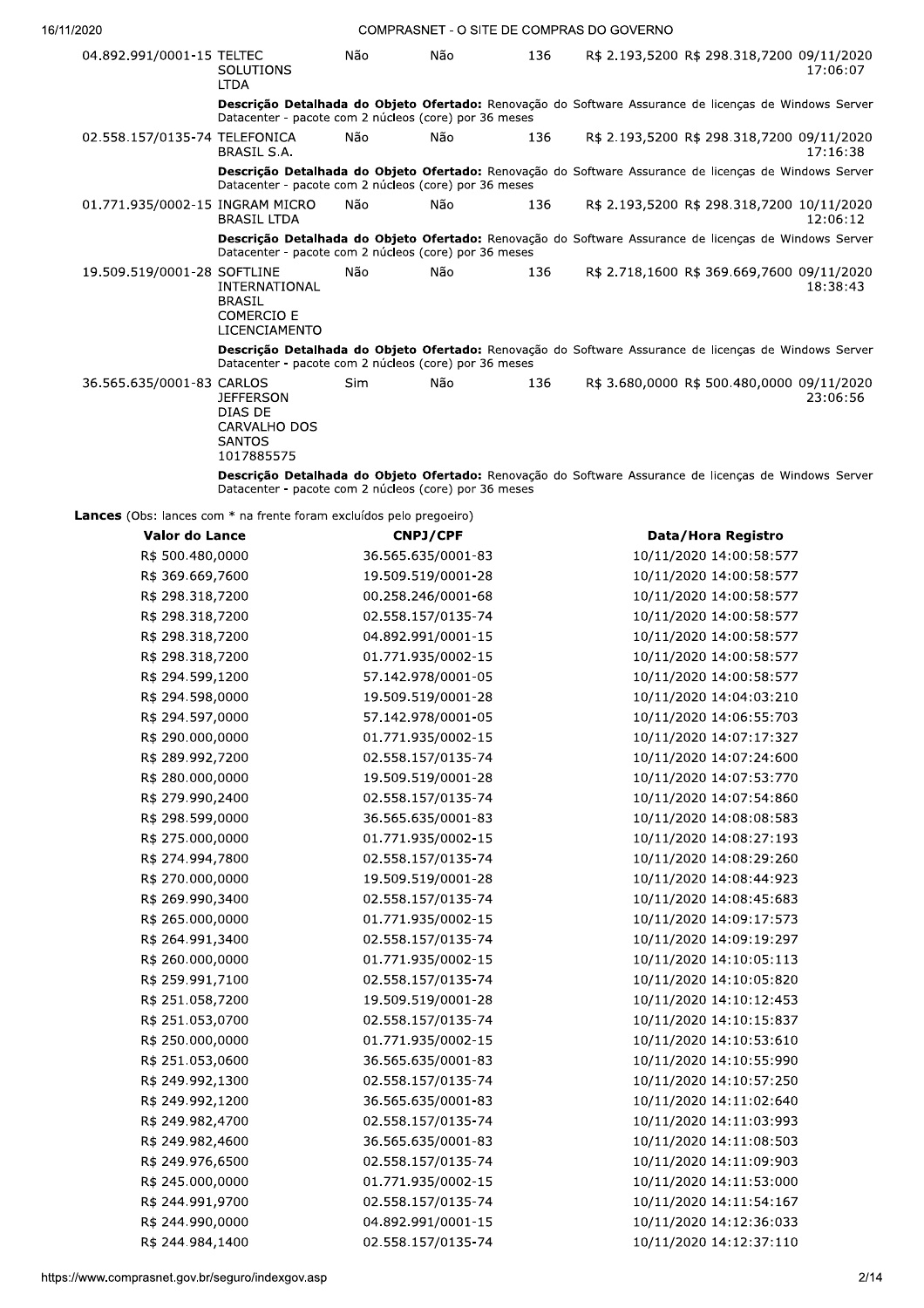| R\$ 244.432,8000 | 01.771.935/0002-15 | 10/11/2020 14:12:43:740 |
|------------------|--------------------|-------------------------|
| R\$ 269.949,1200 | 00.258.246/0001-68 | 10/11/2020 14:12:44:467 |
| R\$ 244.426,6300 | 02.558.157/0135-74 | 10/11/2020 14:12:45:550 |
| R\$ 244.426,0000 | 04.892.991/0001-15 | 10/11/2020 14:13:04:403 |
| R\$ 244.417,0800 | 02.558.157/0135-74 | 10/11/2020 14:13:06:470 |
| R\$ 244.500,0000 | 57.142.978/0001-05 | 10/11/2020 14:13:19:160 |
| R\$ 244.417,0700 | 36.565.635/0001-83 | 10/11/2020 14:14:00:517 |
| R\$ 244.410,4800 | 02.558.157/0135-74 | 10/11/2020 14:14:03:333 |
| R\$ 244.410,4700 | 36.565.635/0001-83 | 10/11/2020 14:14:06:557 |
| R\$ 244.404,6400 | 02.558.157/0135-74 | 10/11/2020 14:14:07:683 |
| R\$ 244.404,6300 | 36.565.635/0001-83 | 10/11/2020 14:14:12:870 |
| R\$ 244.395,4300 | 02.558.157/0135-74 | 10/11/2020 14:14:13:827 |
| R\$ 244.395,4200 | 36.565.635/0001-83 | 10/11/2020 14:14:19:130 |
| R\$ 244.386,9600 | 02.558.157/0135-74 | 10/11/2020 14:14:20:500 |
| R\$ 244.386,9500 |                    |                         |
|                  | 36.565.635/0001-83 | 10/11/2020 14:14:26:220 |
| R\$ 244.380,3600 | 02.558.157/0135-74 | 10/11/2020 14:14:28:553 |
| R\$ 244.380,3500 | 36.565.635/0001-83 | 10/11/2020 14:14:34:133 |
| R\$ 244.373,1800 | 02.558.157/0135-74 | 10/11/2020 14:14:35:023 |
| R\$ 244.373,1700 | 36.565.635/0001-83 | 10/11/2020 14:14:39:723 |
| R\$ 244.367,1900 | 02.558.157/0135-74 | 10/11/2020 14:14:41:067 |
| R\$ 244.367,1800 | 36.565.635/0001-83 | 10/11/2020 14:14:46:507 |
| R\$ 244.361,8700 | 02.558.157/0135-74 | 10/11/2020 14:14:47:367 |
| R\$ 244.361,8600 | 36.565.635/0001-83 | 10/11/2020 14:14:53:293 |
| R\$ 244.353,3000 | 02.558.157/0135-74 | 10/11/2020 14:14:54:763 |
| R\$ 244.353,2900 | 36.565.635/0001-83 | 10/11/2020 14:14:59:407 |
| R\$ 244.347,4500 | 02.558.157/0135-74 | 10/11/2020 14:15:00:540 |
| R\$ 244.347,4400 | 36.565.635/0001-83 | 10/11/2020 14:15:05:500 |
| R\$ 244.341,8400 | 02.558.157/0135-74 | 10/11/2020 14:15:06:997 |
| R\$ 244.340,0000 | 57.142.978/0001-05 | 10/11/2020 14:16:00:610 |
| R\$ 244.331,0100 | 02.558.157/0135-74 | 10/11/2020 14:16:01:413 |
| R\$ 243.999,9900 | 04.892.991/0001-15 | 10/11/2020 14:16:36:083 |
| R\$ 243.994,3400 | 02.558.157/0135-74 | 10/11/2020 14:16:38:230 |
| R\$ 244.347,4300 | 36.565.635/0001-83 | 10/11/2020 14:17:42:933 |
| R\$ 244.347,4200 | 36.565.635/0001-83 | 10/11/2020 14:18:46:277 |
| R\$ 243.500,0000 | 04.892.991/0001-15 | 10/11/2020 14:19:10:593 |
| R\$ 243.493,3000 | 02.558.157/0135-74 | 10/11/2020 14:19:11:147 |
| R\$ 243.300,0000 | 04.892.991/0001-15 | 10/11/2020 14:19:24:073 |
| R\$ 243.292,6900 | 02.558.157/0135-74 | 10/11/2020 14:19:28:877 |
| R\$ 243.200,0000 | 04.892.991/0001-15 | 10/11/2020 14:19:50:823 |
| R\$ 243.190,3900 | 02.558.157/0135-74 | 10/11/2020 14:19:52:963 |
| R\$ 243.190,3800 | 36.565.635/0001-83 | 10/11/2020 14:20:02:110 |
| R\$ 243.183,5600 | 02.558.157/0135-74 | 10/11/2020 14:20:03:667 |
| R\$ 243.183,5500 | 36.565.635/0001-83 | 10/11/2020 14:20:09:520 |
| R\$ 243.174,6500 | 02.558.157/0135-74 | 10/11/2020 14:20:12:393 |
| R\$ 243.183,5400 | 36.565.635/0001-83 | 10/11/2020 14:21:16:260 |
| R\$ 243.170,0000 | 57.142.978/0001-05 | 10/11/2020 14:21:28:543 |
| R\$ 243.160,1600 | 02.558.157/0135-74 | 10/11/2020 14:21:29:520 |
| R\$ 243.183,5300 | 36.565.635/0001-83 | 10/11/2020 14:22:34:823 |
| R\$ 243.160,0000 | 57.142.978/0001-05 | 10/11/2020 14:23:35:070 |
| R\$ 243.153,8500 | 02.558.157/0135-74 | 10/11/2020 14:23:37:210 |
| R\$ 243.153,0000 | 57.142.978/0001-05 | 10/11/2020 14:23:58:980 |
| R\$ 243.146,9800 | 02.558.157/0135-74 | 10/11/2020 14:24:01:067 |
| R\$ 243.146,0000 | 57.142.978/0001-05 | 10/11/2020 14:24:27:090 |
| R\$ 243.140,7500 | 02.558.157/0135-74 | 10/11/2020 14:24:29:370 |
|                  |                    |                         |
| R\$ 243.140,0000 | 57.142.978/0001-05 | 10/11/2020 14:25:04:217 |
| R\$ 243.132,4800 | 02.558.157/0135-74 | 10/11/2020 14:25:05:897 |
| R\$ 243.132,0000 | 57.142.978/0001-05 | 10/11/2020 14:25:28:550 |
| R\$ 243.123,1100 | 02.558.157/0135-74 | 10/11/2020 14:25:29:460 |
| R\$ 243.122,2100 | 02.558.157/0135-74 | 10/11/2020 14:25:37:397 |
| R\$ 242.999,0000 | 04.892.991/0001-15 | 10/11/2020 14:25:40:443 |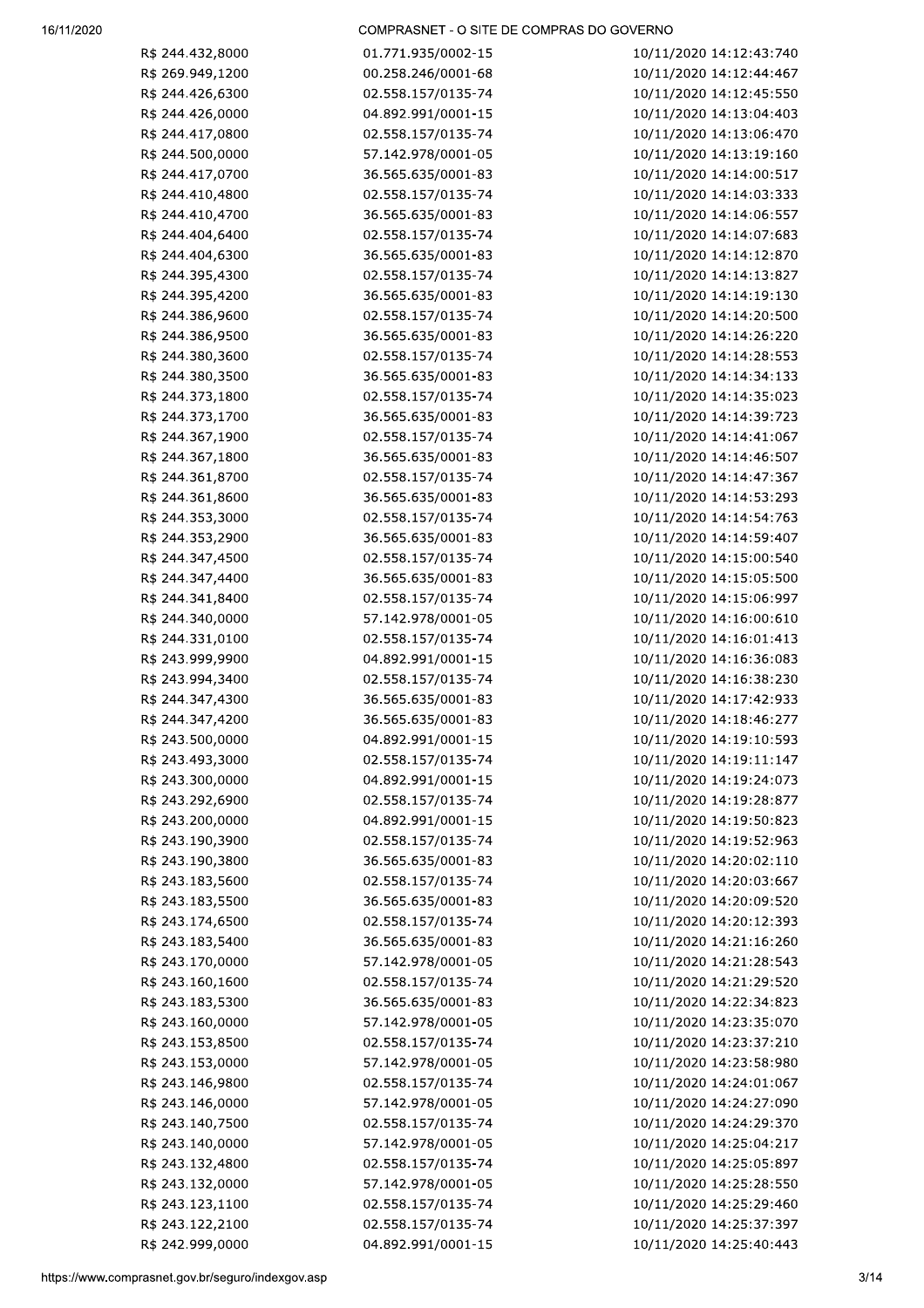| R\$ 242.990,7800                        | 02.558.157/0135-74 | 10/11/2020 14:25:43:203 |     |
|-----------------------------------------|--------------------|-------------------------|-----|
| R\$ 242.990,0000                        | 57.142.978/0001-05 | 10/11/2020 14:26:20:450 |     |
| R\$ 242.984,3800                        | 02.558.157/0135-74 | 10/11/2020 14:26:23:073 |     |
| R\$ 242.984,0000                        | 57.142.978/0001-05 | 10/11/2020 14:26:51:047 |     |
| R\$ 242.977,2400                        | 02.558.157/0135-74 | 10/11/2020 14:26:53:817 |     |
| R\$ 242.976,2900                        | 02.558.157/0135-74 | 10/11/2020 14:26:55:890 |     |
| R\$ 242.900,0000                        | 04.892.991/0001-15 | 10/11/2020 14:27:15:657 |     |
| R\$ 242.890,2300                        | 02.558.157/0135-74 | 10/11/2020 14:27:18:547 |     |
| R\$ 242.800,0000                        | 04.892.991/0001-15 | 10/11/2020 14:27:27:730 |     |
| R\$ 242.790,8300                        | 02.558.157/0135-74 | 10/11/2020 14:27:32:763 |     |
| R\$ 242.790,0000                        | 57.142.978/0001-05 | 10/11/2020 14:27:44:253 |     |
| R\$ 242.780,6700                        | 02.558.157/0135-74 | 10/11/2020 14:27:48:027 |     |
| R\$ 242.700,0000                        | 04.892.991/0001-15 | 10/11/2020 14:27:53:010 |     |
| R\$ 242.693,0100                        | 02.558.157/0135-74 | 10/11/2020 14:27:54:620 |     |
| R\$ 242.693,0000                        | 57.142.978/0001-05 | 10/11/2020 14:28:19:390 |     |
| R\$ 242.684,0400                        | 02.558.157/0135-74 | 10/11/2020 14:28:21:120 |     |
| R\$ 242.684,0000                        | 57.142.978/0001-05 | 10/11/2020 14:28:45:307 |     |
| R\$ 242.674,8100                        | 02.558.157/0135-74 | 10/11/2020 14:28:47:350 |     |
| R\$ 242.674,0000                        | 57.142.978/0001-05 | 10/11/2020 14:29:34:110 |     |
| R\$ 242.665,7100                        | 02.558.157/0135-74 | 10/11/2020 14:29:36:237 |     |
| R\$ 242.600,0000                        | 04.892.991/0001-15 | 10/11/2020 14:29:49:633 |     |
| R\$ 242.592,8100                        | 02.558.157/0135-74 | 10/11/2020 14:29:51:617 |     |
| R\$ 243.183,5200                        | 36.565.635/0001-83 | 10/11/2020 14:30:54:240 |     |
| R\$ 243.183,5100                        | 36.565.635/0001-83 | 10/11/2020 14:31:59:637 |     |
| R\$ 243.183,5000                        | 36.565.635/0001-83 | 10/11/2020 14:33:04:790 |     |
| R\$ 243.183,4900                        | 36.565.635/0001-83 | 10/11/2020 14:34:10:473 |     |
| R\$ 243.183,4800                        | 36.565.635/0001-83 | 10/11/2020 14:35:16:147 |     |
| R\$ 243.183,4700                        | 36.565.635/0001-83 | 10/11/2020 14:36:19:360 |     |
| R\$ 243.183,4600                        | 36.565.635/0001-83 | 10/11/2020 14:37:25:823 |     |
| R\$ 243.183,4500                        | 36.565.635/0001-83 | 10/11/2020 14:38:30:870 |     |
| R\$ 243.183,4400                        | 36.565.635/0001-83 | 10/11/2020 14:39:35:197 |     |
| R\$ 243.183,4300                        | 36.565.635/0001-83 | 10/11/2020 14:40:40:190 |     |
| R\$ 243.183,4200                        | 36.565.635/0001-83 | 10/11/2020 14:41:46:947 |     |
| R\$ 243.183,4100                        | 36.565.635/0001-83 | 10/11/2020 14:42:51:543 |     |
| R\$ 243.183,4000                        | 36.565.635/0001-83 | 10/11/2020 14:43:58:887 |     |
| R\$ 243.183,3900                        | 36.565.635/0001-83 | 10/11/2020 14:45:04:430 |     |
| R\$ 243.183,3800                        | 36.565.635/0001-83 | 10/11/2020 14:46:06:657 |     |
| R\$ 243.183,3700                        | 36.565.635/0001-83 | 10/11/2020 14:47:11:110 |     |
| R\$ 243.183,3600                        | 36.565.635/0001-83 | 10/11/2020 14:48:17:290 |     |
| R\$ 243.183,3500                        | 36.565.635/0001-83 | 10/11/2020 14:49:23:397 |     |
| R\$ 243.183,3400                        | 36.565.635/0001-83 | 10/11/2020 14:50:29:580 |     |
| R\$ 243.183,3300                        | 36.565.635/0001-83 | 10/11/2020 14:51:40:727 |     |
| R\$ 243.183,3200                        | 36.565.635/0001-83 | 10/11/2020 14:52:47:397 |     |
| R\$ 243.183,3100                        | 36.565.635/0001-83 | 10/11/2020 14:53:50:227 |     |
| R\$ 243.183,3000                        | 36.565.635/0001-83 | 10/11/2020 14:54:53:073 |     |
| R\$ 243.183,2900                        | 36.565.635/0001-83 | 10/11/2020 14:55:56:610 |     |
| R\$ 243.183,2800                        | 36.565.635/0001-83 | 10/11/2020 14:57:04:837 |     |
| R\$ 243.183,2700                        | 36.565.635/0001-83 | 10/11/2020 14:58:08:760 |     |
| R\$ 243.183,2600                        | 36.565.635/0001-83 | 10/11/2020 14:59:16:117 |     |
| R\$ 243.183,2500                        | 36.565.635/0001-83 | 10/11/2020 15:00:22:600 |     |
| R\$ 243.183,2400                        | 36.565.635/0001-83 | 10/11/2020 15:01:24:937 |     |
| R\$ 243.183,2300                        | 36.565.635/0001-83 | 10/11/2020 15:02:32:773 |     |
| R\$ 243.183,2200                        | 36.565.635/0001-83 | 10/11/2020 15:03:45:163 |     |
| R\$ 243.183,2100                        | 36.565.635/0001-83 | 10/11/2020 15:04:49:020 |     |
| R\$ 243.183,2000                        | 36.565.635/0001-83 | 10/11/2020 15:05:53:617 |     |
| R\$ 243.183,1900                        | 36.565.635/0001-83 | 10/11/2020 15:06:57:767 |     |
| R\$ 243.183,1800                        | 36.565.635/0001-83 | 10/11/2020 15:08:05:183 |     |
| R\$ 243.183,1700                        | 36.565.635/0001-83 | 10/11/2020 15:09:08:583 |     |
| R\$ 243.183,1600                        | 36.565.635/0001-83 | 10/11/2020 15:10:14:260 |     |
| R\$ 243.183,1500                        | 36.565.635/0001-83 | 10/11/2020 15:11:20:603 |     |
| w.comprasnet.gov.br/seguro/indexgov.asp |                    |                         | 4/1 |
|                                         |                    |                         |     |
|                                         |                    |                         |     |
|                                         |                    |                         |     |
|                                         |                    |                         |     |
|                                         |                    |                         |     |
|                                         |                    |                         |     |
|                                         |                    |                         |     |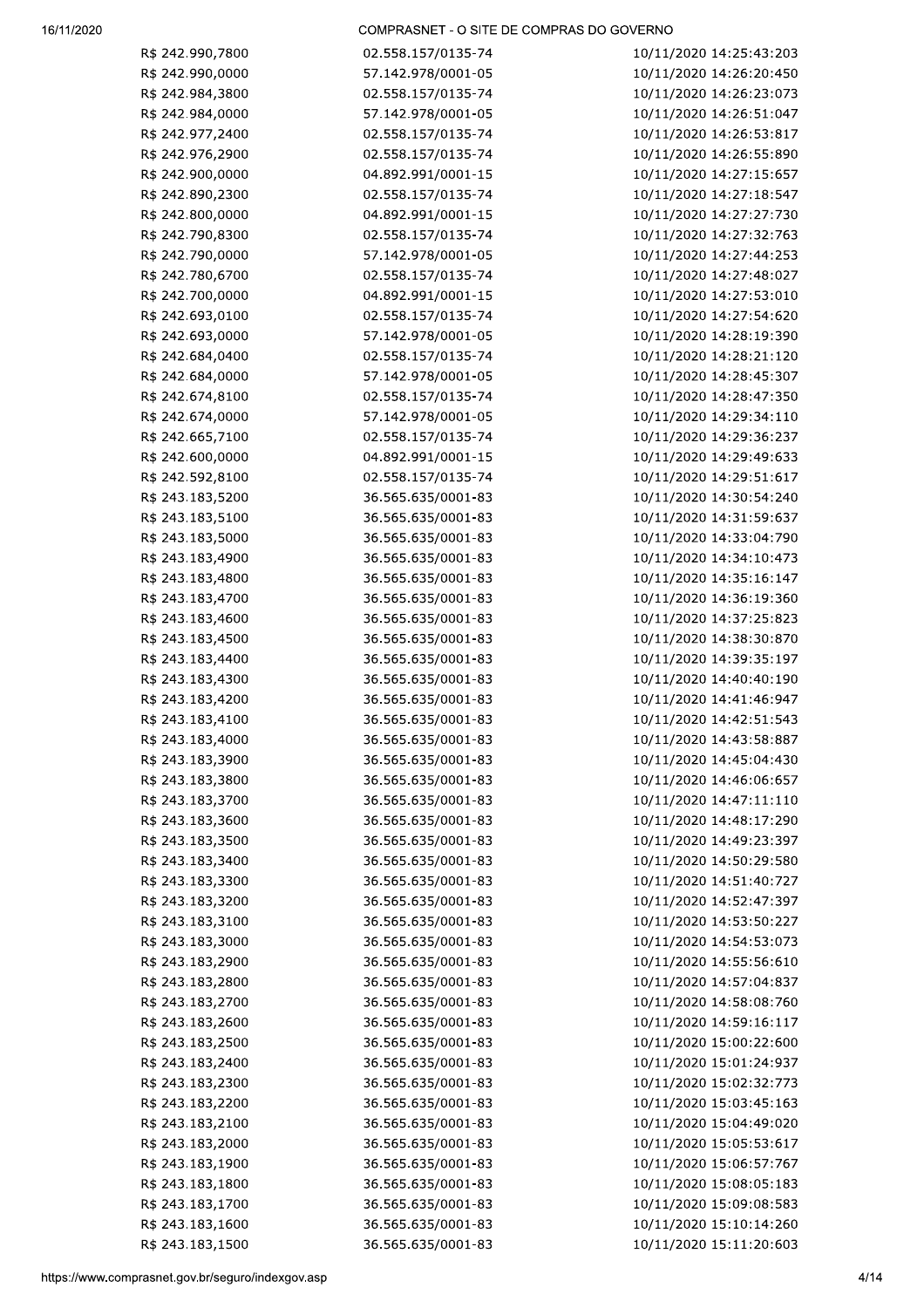#### 

| R\$ 243.183,1400                        | 36.565.635/0001-83 | 10/11/2020 15:12:23:293 |     |
|-----------------------------------------|--------------------|-------------------------|-----|
| R\$ 243.183,1300                        | 36.565.635/0001-83 | 10/11/2020 15:13:25:573 |     |
| R\$ 243.183,1200                        | 36.565.635/0001-83 | 10/11/2020 15:14:33:850 |     |
| R\$ 243.183,1100                        | 36.565.635/0001-83 | 10/11/2020 15:15:37:943 |     |
| R\$ 243.183,1000                        | 36.565.635/0001-83 | 10/11/2020 15:16:41:323 |     |
| R\$ 243.183,0900                        | 36.565.635/0001-83 | 10/11/2020 15:17:47:923 |     |
| R\$ 243.183,0800                        | 36.565.635/0001-83 | 10/11/2020 15:18:54:393 |     |
| R\$ 243.183,0700                        | 36.565.635/0001-83 | 10/11/2020 15:20:02:320 |     |
| R\$ 243.183,0600                        | 36.565.635/0001-83 | 10/11/2020 15:21:06:857 |     |
| R\$ 243.183,0500                        |                    |                         |     |
|                                         | 36.565.635/0001-83 | 10/11/2020 15:22:12:813 |     |
| R\$ 243.183,0400                        | 36.565.635/0001-83 | 10/11/2020 15:23:19:807 |     |
| R\$ 243.183,0300                        | 36.565.635/0001-83 | 10/11/2020 15:24:26:377 |     |
| R\$ 243.183,0200                        | 36.565.635/0001-83 | 10/11/2020 15:25:30:330 |     |
| R\$ 243.183,0100                        | 36.565.635/0001-83 | 10/11/2020 15:26:38:250 |     |
| R\$ 243.183,0000                        | 36.565.635/0001-83 | 10/11/2020 15:27:42:687 |     |
| R\$ 243.182,9900                        | 36.565.635/0001-83 | 10/11/2020 15:28:49:403 |     |
| R\$ 243.182,9800                        | 36.565.635/0001-83 | 10/11/2020 15:29:52:383 |     |
| R\$ 243.182,9700                        | 36.565.635/0001-83 | 10/11/2020 15:30:56:197 |     |
| R\$ 243.182,9600                        | 36.565.635/0001-83 | 10/11/2020 15:31:58:773 |     |
| R\$ 243.182,9500                        | 36.565.635/0001-83 | 10/11/2020 15:33:03:120 |     |
| R\$ 243.182,9400                        | 36.565.635/0001-83 | 10/11/2020 15:34:06:693 |     |
| R\$ 243.182,9300                        | 36.565.635/0001-83 | 10/11/2020 15:35:13:057 |     |
| R\$ 243.182,9200                        | 36.565.635/0001-83 | 10/11/2020 15:36:19:823 |     |
| R\$ 243.182,9100                        | 36.565.635/0001-83 | 10/11/2020 15:37:23:257 |     |
|                                         |                    |                         |     |
| R\$ 243.182,9000                        | 36.565.635/0001-83 | 10/11/2020 15:38:27:887 |     |
| R\$ 243.182,8900                        | 36.565.635/0001-83 | 10/11/2020 15:39:30:420 |     |
| R\$ 243.182,8800                        | 36.565.635/0001-83 | 10/11/2020 15:40:33:523 |     |
| R\$ 243.182,8700                        | 36.565.635/0001-83 | 10/11/2020 15:41:36:087 |     |
| R\$ 243.182,8600                        | 36.565.635/0001-83 | 10/11/2020 15:42:40:847 |     |
| R\$ 243.182,8500                        | 36.565.635/0001-83 | 10/11/2020 15:43:48:037 |     |
| R\$ 243.182,8400                        | 36.565.635/0001-83 | 10/11/2020 15:44:52:480 |     |
| R\$ 243.182,8300                        | 36.565.635/0001-83 | 10/11/2020 15:45:58:867 |     |
| R\$ 243.182,8200                        | 36.565.635/0001-83 | 10/11/2020 15:47:06:847 |     |
| R\$ 243.182,8100                        | 36.565.635/0001-83 | 10/11/2020 15:48:11:243 |     |
| R\$ 243.182,8000                        | 36.565.635/0001-83 | 10/11/2020 15:49:14:447 |     |
| R\$ 243.182,7900                        | 36.565.635/0001-83 | 10/11/2020 15:50:20:907 |     |
| R\$ 243.182,7800                        | 36.565.635/0001-83 | 10/11/2020 15:51:25:523 |     |
| R\$ 243.182,7700                        | 36.565.635/0001-83 | 10/11/2020 15:52:32:290 |     |
| R\$ 243.182,7600                        | 36.565.635/0001-83 | 10/11/2020 15:53:41:947 |     |
| R\$ 243.182,7500                        | 36.565.635/0001-83 | 10/11/2020 15:54:47:957 |     |
| R\$ 243.182,7400                        | 36.565.635/0001-83 | 10/11/2020 15:55:50:717 |     |
| R\$ 243.182,7300                        | 36.565.635/0001-83 | 10/11/2020 15:56:55:683 |     |
| R\$ 243.182,7200                        | 36.565.635/0001-83 | 10/11/2020 15:57:58:933 |     |
|                                         |                    |                         |     |
| R\$ 243.182,7100                        | 36.565.635/0001-83 | 10/11/2020 15:59:03:113 |     |
| R\$ 243.182,7000                        | 36.565.635/0001-83 | 10/11/2020 16:00:08:953 |     |
| R\$ 243.182,6900                        | 36.565.635/0001-83 | 10/11/2020 16:01:40:830 |     |
| R\$ 243.182,6800                        | 36.565.635/0001-83 | 10/11/2020 16:02:46:140 |     |
| R\$ 243.182,6700                        | 36.565.635/0001-83 | 10/11/2020 16:03:52:483 |     |
| R\$ 243.182,6600                        | 36.565.635/0001-83 | 10/11/2020 16:04:57:917 |     |
| R\$ 243.182,6500                        | 36.565.635/0001-83 | 10/11/2020 16:06:03:847 |     |
| R\$ 243.182,6400                        | 36.565.635/0001-83 | 10/11/2020 16:07:07:763 |     |
| R\$ 243.182,6300                        | 36.565.635/0001-83 | 10/11/2020 16:08:11:923 |     |
| R\$ 243.182,6200                        | 36.565.635/0001-83 | 10/11/2020 16:09:17:777 |     |
| R\$ 243.182,6100                        | 36.565.635/0001-83 | 10/11/2020 16:10:23:230 |     |
| R\$ 243.182,6000                        | 36.565.635/0001-83 | 10/11/2020 16:11:27:183 |     |
| R\$ 243.182,5900                        | 36.565.635/0001-83 | 10/11/2020 16:12:30:753 |     |
| R\$ 243.182,5800                        | 36.565.635/0001-83 | 10/11/2020 16:13:38:123 |     |
| R\$ 243.182,5700                        | 36.565.635/0001-83 | 10/11/2020 16:14:41:743 |     |
| R\$ 243.182,5600                        |                    | 10/11/2020 16:15:44:343 |     |
|                                         | 36.565.635/0001-83 |                         |     |
| R\$ 243.182,5500                        | 36.565.635/0001-83 | 10/11/2020 16:16:46:430 |     |
| w.comprasnet.gov.br/seguro/indexgov.asp |                    |                         | 5/1 |
|                                         |                    |                         |     |
|                                         |                    |                         |     |
|                                         |                    |                         |     |
|                                         |                    |                         |     |
|                                         |                    |                         |     |
|                                         |                    |                         |     |
|                                         |                    |                         |     |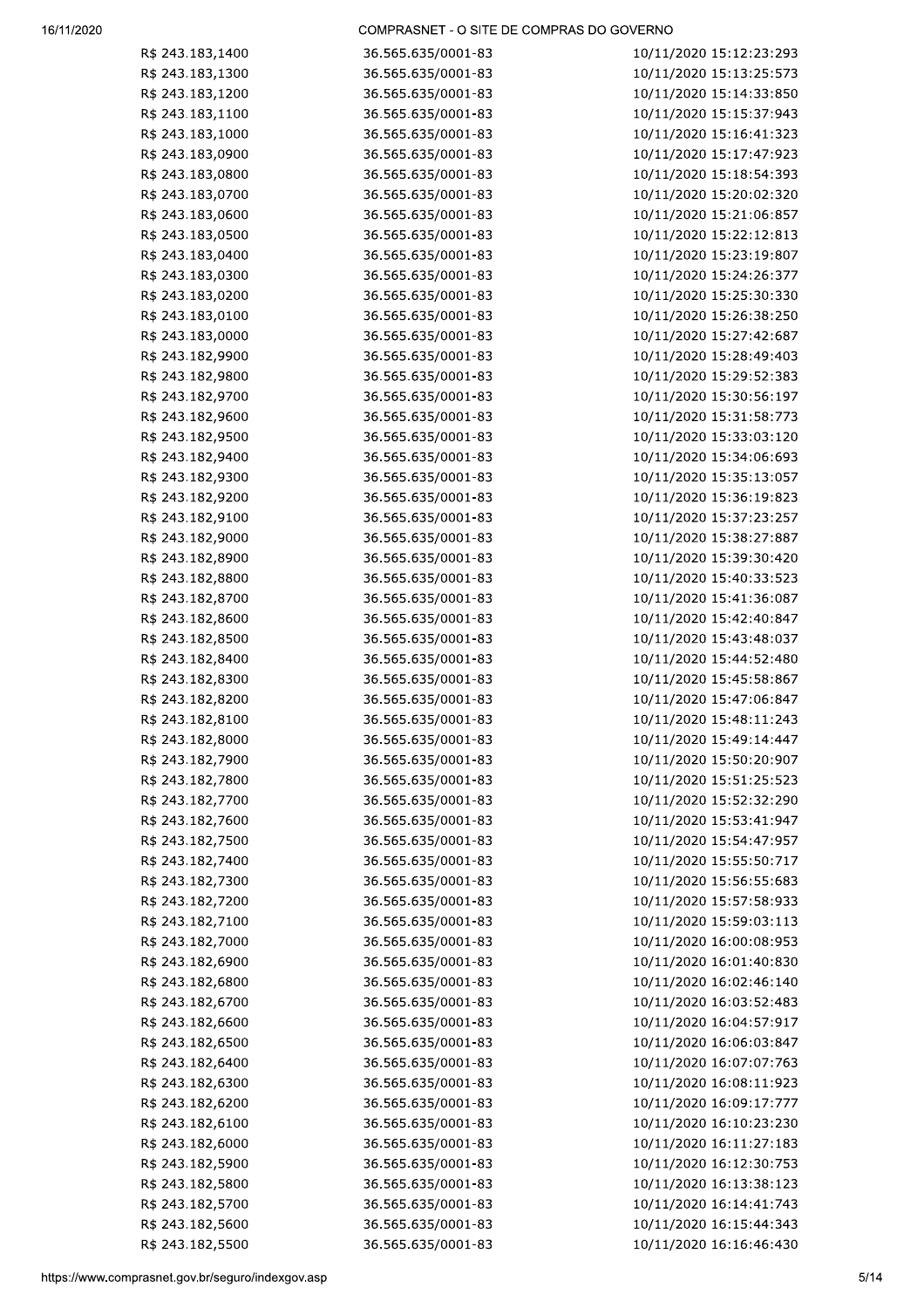| R\$ 243.182,5400                       | 36.565.635/0001-83                                 | 10/11/2020 16:17:53:263 |
|----------------------------------------|----------------------------------------------------|-------------------------|
| R\$ 243.182,5300                       | 36.565.635/0001-83                                 | 10/11/2020 16:19:00:610 |
| R\$ 243.182,5200                       | 36.565.635/0001-83                                 | 10/11/2020 16:20:07:047 |
| R\$ 243.182,5100                       | 36.565.635/0001-83                                 | 10/11/2020 16:21:09:427 |
| R\$ 243.182,5000                       | 36.565.635/0001-83                                 | 10/11/2020 16:22:11:613 |
| R\$ 243.182,4900                       | 36.565.635/0001-83                                 | 10/11/2020 16:23:15:533 |
| R\$ 243.182,4800                       | 36.565.635/0001-83                                 | 10/11/2020 16:24:21:077 |
| R\$ 243.182,4700                       | 36.565.635/0001-83                                 | 10/11/2020 16:25:30:447 |
| R\$ 243.182,4600                       | 36.565.635/0001-83                                 | 10/11/2020 16:26:36:247 |
| R\$ 243.182,4500                       | 36.565.635/0001-83                                 | 10/11/2020 16:27:40:273 |
| R\$ 243.182,4400                       | 36.565.635/0001-83                                 | 10/11/2020 16:28:42:383 |
| R\$ 243.182,4300                       | 36.565.635/0001-83                                 | 10/11/2020 16:29:49:547 |
| R\$ 243.182,4200                       | 36.565.635/0001-83                                 | 10/11/2020 16:30:57:317 |
| R\$ 243.182,4100                       | 36.565.635/0001-83                                 | 10/11/2020 16:32:04:260 |
| R\$ 243.182,4000                       | 36.565.635/0001-83                                 | 10/11/2020 16:33:08:770 |
| R\$ 243.182,3900                       | 36.565.635/0001-83                                 | 10/11/2020 16:34:11:330 |
| R\$ 243.182,3800                       | 36.565.635/0001-83                                 | 10/11/2020 16:35:15:953 |
| R\$ 243.182,3700                       | 36.565.635/0001-83                                 | 10/11/2020 16:36:20:913 |
| R\$ 243.182,3600                       | 36.565.635/0001-83                                 | 10/11/2020 16:37:27:600 |
| R\$ 243.182,3500                       | 36.565.635/0001-83                                 | 10/11/2020 16:38:35:027 |
| R\$ 243.182,3400                       | 36.565.635/0001-83                                 | 10/11/2020 16:39:41:203 |
| R\$ 243.182,3300                       | 36.565.635/0001-83                                 | 10/11/2020 16:40:55:767 |
| R\$ 243.182,3200                       | 36.565.635/0001-83                                 | 10/11/2020 16:42:04:047 |
| R\$ 243.182,3100                       | 36.565.635/0001-83                                 | 10/11/2020 16:43:06:987 |
| R\$ 243.182,3000                       | 36.565.635/0001-83                                 | 10/11/2020 16:44:14:300 |
| R\$ 243.182,2900                       | 36.565.635/0001-83                                 | 10/11/2020 16:45:19:883 |
| R\$ 243.182,2800                       | 36.565.635/0001-83                                 | 10/11/2020 16:46:26:000 |
| R\$ 243.182,2700                       | 36.565.635/0001-83                                 | 10/11/2020 16:47:31:400 |
| R\$ 243.182,2600                       | 36.565.635/0001-83                                 | 10/11/2020 16:48:35:267 |
| R\$ 243.182,2500                       | 36.565.635/0001-83                                 | 10/11/2020 16:49:37:300 |
| R\$ 243.182,2400                       | 36.565.635/0001-83                                 | 10/11/2020 16:50:44:100 |
| R\$ 243.182,2300                       | 36.565.635/0001-83                                 | 10/11/2020 16:51:47:423 |
| R\$ 243.182,2200                       | 36.565.635/0001-83                                 | 10/11/2020 16:52:50:767 |
| R\$ 243.182,2100                       | 36.565.635/0001-83                                 | 10/11/2020 16:53:53:783 |
| R\$ 243.182,2000                       | 36.565.635/0001-83                                 | 10/11/2020 16:54:59:927 |
| R\$ 243.182,1900                       | 36.565.635/0001-83                                 | 10/11/2020 16:56:04:940 |
| R\$ 243.182,1800                       | 36.565.635/0001-83                                 | 10/11/2020 16:57:09:687 |
| R\$ 243.182,1700                       | 36.565.635/0001-83                                 | 10/11/2020 16:58:13:900 |
| R\$ 243.182,1600                       | 36.565.635/0001-83                                 | 10/11/2020 16:59:18:990 |
| R\$ 243.182,1500                       | 36.565.635/0001-83                                 | 10/11/2020 17:00:25:850 |
| R\$ 243.182,1400                       | 36.565.635/0001-83                                 | 10/11/2020 17:01:31:467 |
| R\$ 243.182,1300                       | 36.565.635/0001-83                                 | 10/11/2020 17:02:36:030 |
| R\$ 243.182,1200                       | 36.565.635/0001-83                                 | 10/11/2020 17:03:41:077 |
| R\$ 243.182,1100                       | 36.565.635/0001-83                                 | 10/11/2020 17:04:45:340 |
| R\$ 243.182,1000                       | 36.565.635/0001-83                                 | 10/11/2020 17:05:48:873 |
| R\$ 243.182,0900                       | 36.565.635/0001-83                                 | 10/11/2020 17:06:54:063 |
| R\$ 243.182,0800                       | 36.565.635/0001-83                                 | 10/11/2020 17:07:56:453 |
| R\$ 243.182,0700                       | 36.565.635/0001-83                                 | 10/11/2020 17:09:02:550 |
| R\$ 243.182,0600                       | 36.565.635/0001-83                                 | 10/11/2020 17:10:05:167 |
| R\$ 243.182,0500                       | 36.565.635/0001-83                                 | 10/11/2020 17:11:10:090 |
| R\$ 243.182,0400                       | 36.565.635/0001-83                                 | 10/11/2020 17:12:15:697 |
| R\$ 243.182,0300                       | 36.565.635/0001-83                                 | 10/11/2020 17:13:20:790 |
| R\$ 243.182,0200                       | 36.565.635/0001-83                                 | 10/11/2020 17:14:25:143 |
| R\$ 243.182,0100                       | 36.565.635/0001-83                                 | 10/11/2020 17:15:32:647 |
| R\$ 243.182,0000                       | 36.565.635/0001-83                                 | 10/11/2020 17:16:36:603 |
| R\$ 243.181,9900                       | 36.565.635/0001-83                                 | 10/11/2020 17:17:39:087 |
| R\$ 243.181,9800                       | 36.565.635/0001-83                                 | 10/11/2020 17:18:42:063 |
| R\$ 243.181,9700                       | 36.565.635/0001-83                                 | 10/11/2020 17:19:48:663 |
|                                        | Não existem lances de desempate ME/EPP para o item |                         |
| itos do Item                           |                                                    |                         |
| .comprasnet.gov.br/seguro/indexgov.asp |                                                    | 6/1                     |
|                                        |                                                    |                         |
|                                        |                                                    |                         |
|                                        |                                                    |                         |
|                                        |                                                    |                         |
|                                        |                                                    |                         |
|                                        |                                                    |                         |
|                                        |                                                    |                         |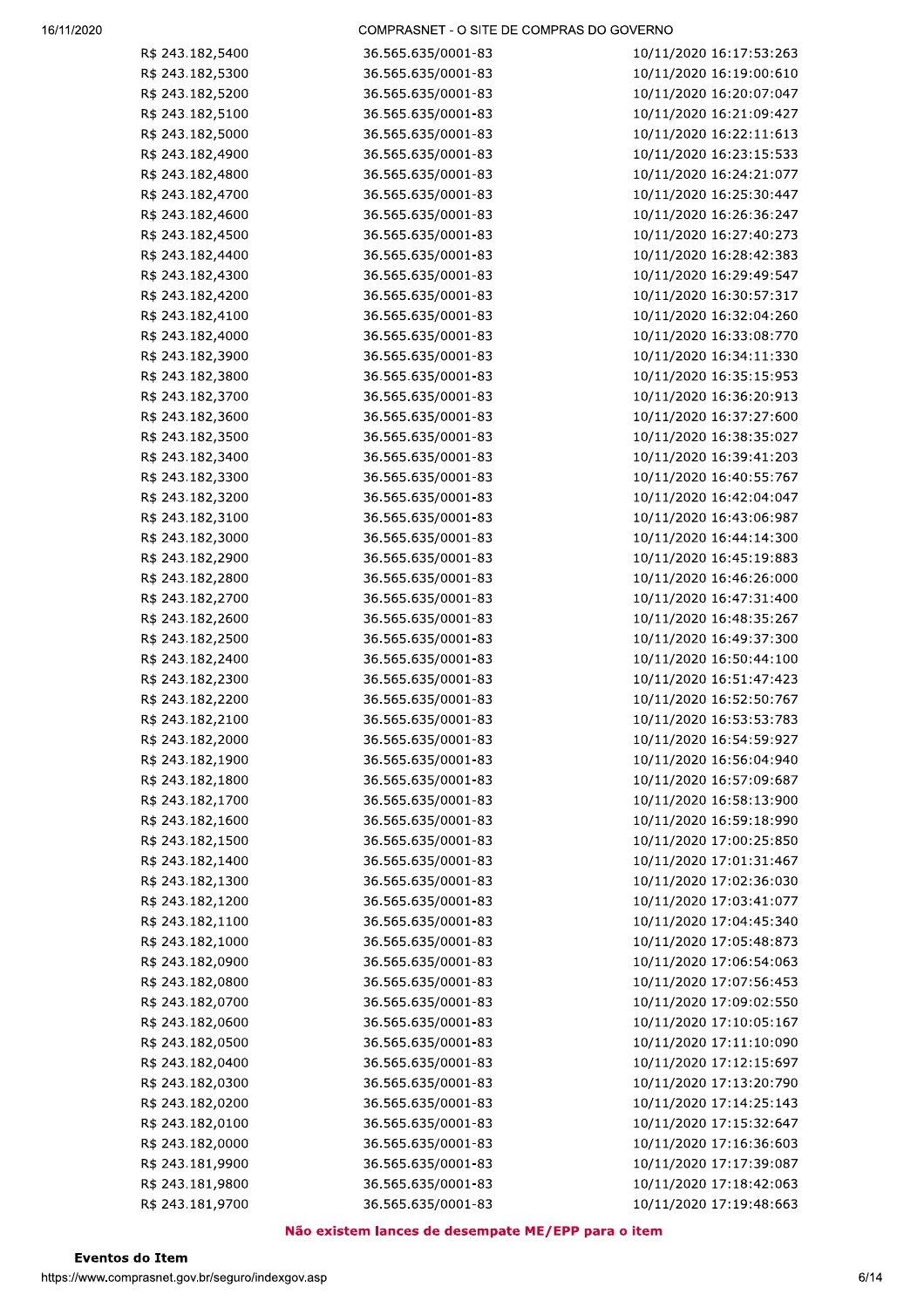| Evento                                         | Data                   | <b>Observações</b>                                                                                                                                    |
|------------------------------------------------|------------------------|-------------------------------------------------------------------------------------------------------------------------------------------------------|
| Aberto                                         | 10/11/2020<br>14:03:16 | Item Aberto.                                                                                                                                          |
| Suspenso                                       | 10/11/2020<br>17:20:30 | Item Suspenso.                                                                                                                                        |
| Aberto                                         | 11/11/2020<br>10:00:51 | Item Reaberto.                                                                                                                                        |
| Suspenso                                       | 11/11/2020<br>10:44:14 | Item Suspenso.                                                                                                                                        |
| Aberto                                         | 11/11/2020<br>14:01:03 | Item Reaberto.                                                                                                                                        |
| Encerrado                                      | 11/11/2020<br>14:03:33 | Item encerrado.                                                                                                                                       |
| Abertura do prazo de<br>Convocação - Anexo     | 14:16:57               | 11/11/2020 Convocado para envio de anexo o fornecedor TELEFONICA BRASIL S.A., CNPJ/CPF:<br>02.558.157/0135-74.                                        |
| Encerramento do prazo de<br>Convocação - Anexo | 14:19:58               | 11/11/2020 Encerrado o prazo de Convocação de Anexo pelo fornecedor TELEFONICA BRASIL<br>S.A., CNPJ/CPF: 02.558.157/0135-74.                          |
| Aceite                                         | 15:12:35               | 16/11/2020 Aceite individual da proposta. Fornecedor: TELEFONICA BRASIL S.A., CNPJ/CPF:<br>02.558.157/0135-74, pelo melhor lance de R\$ 242.592,8100. |
| Habilitado                                     | 15:15:12               | 16/11/2020 Habilitação em grupo de propostas. Fornecedor: TELEFONICA BRASIL S.A. -<br>CNPJ/CPF: 02.558.157/0135-74                                    |

Não existem intenções de recurso para o item

## Item: 2 - Licenciamento de Outros Direitos Permanentes sobre Programasde Computador

Propostas Participaram deste item as empresas abaixo relacionadas, com suas respectivas propostas. (As propostas com \* na frente foram desclassificadas)

| <b>CNPJ/CPF</b>                                                            | Fornecedor                                                                                                                                                                                                        | Porte | Declaração<br>ME/EPP ME/EPP/COOP | Quantidade Valor Unit. | <b>Valor Global</b>                      | Data / Hora<br>Registro |
|----------------------------------------------------------------------------|-------------------------------------------------------------------------------------------------------------------------------------------------------------------------------------------------------------------|-------|----------------------------------|------------------------|------------------------------------------|-------------------------|
| 00.258.246/0001-68 SOLO NETWORK                                            | BRASIL S.A.                                                                                                                                                                                                       | Não   | Não                              | 800                    | R\$ 169,0600 R\$ 135.248,0000 06/11/2020 | 13:52:48                |
|                                                                            | Descrição Detalhada do Objeto Ofertado: Renovação do Software Assurance de licenças de System Center<br>Configuration Manager CAL (client access license) por 36 meses, 800 unidades, fabricante Microsoft.       |       |                                  |                        |                                          |                         |
| 04.892.991/0001-15 TELTEC                                                  | SOLUTIONS<br><b>LTDA</b>                                                                                                                                                                                          | Não   | Não                              | 800                    | R\$ 169,0600 R\$ 135,248,0000 09/11/2020 | 17:06:07                |
|                                                                            | Descrição Detalhada do Objeto Ofertado: Renovação do Software Assurance de licenças de System Center<br>Configuration Manager CAL (client access license) por 36 meses                                            |       |                                  |                        |                                          |                         |
| 02.558.157/0135-74 TELEFONICA                                              | BRASIL S.A.                                                                                                                                                                                                       | Não   | Não                              | 800                    | R\$ 169,0600 R\$ 135.248,0000 09/11/2020 | 17:16:38                |
|                                                                            | Descrição Detalhada do Objeto Ofertado: Renovação do Software Assurance de licenças de System Center<br>Configuration Manager CAL (client access license) por 36 meses                                            |       |                                  |                        |                                          |                         |
| 01.771.935/0002-15 INGRAM MICRO                                            | <b>BRASIL LTDA</b>                                                                                                                                                                                                | Não   | Não                              | 800                    | R\$ 169,0600 R\$ 135.248,0000 10/11/2020 | 12:06:12                |
|                                                                            | Descrição Detalhada do Objeto Ofertado: Renovação do Software Assurance de licenças de System Center<br>Configuration Manager CAL (client access license) por 36 meses                                            |       |                                  |                        |                                          |                         |
| 57.142.978/0001-05 BRASOFTWARE                                             | INFORMATICA<br><b>LTDA</b>                                                                                                                                                                                        | Não   | Não                              | 800                    | R\$ 175,2000 R\$ 140.160,0000 09/11/2020 | 18:06:39                |
|                                                                            | Descrição Detalhada do Objeto Ofertado: Renovação do Software Assurance de licenças de System Center<br>Configuration Manager CAL (client access license) por 36 meses - Validade da proposta 60 (sessenta) dias. |       |                                  |                        |                                          |                         |
| 19.509.519/0001-28 SOFTLINE                                                | INTERNATIONAL<br>BRASIL<br><b>COMERCIO E</b><br>LICENCIAMENTO                                                                                                                                                     | Não   | Não                              | 800                    | R\$ 188,4400 R\$ 150.752,0000 09/11/2020 | 18:38:43                |
|                                                                            | Descrição Detalhada do Objeto Ofertado: Renovação do Software Assurance de licenças de System Center<br>Configuration Manager CAL (client access license) por 36 meses                                            |       |                                  |                        |                                          |                         |
| 36.565.635/0001-83 CARLOS                                                  | <b>JEFFERSON DIAS</b><br>DE CARVALHO<br>DOS SANTOS<br>1017885575                                                                                                                                                  | Sim   | Não                              | 800                    | R\$ 500,0000 R\$ 400.000,0000 09/11/2020 | 23:06:56                |
|                                                                            | Descrição Detalhada do Objeto Ofertado: Renovação do Software Assurance de licenças de System Center<br>Configuration Manager CAL (client access license) por 36 meses                                            |       |                                  |                        |                                          |                         |
| <b>Lances</b> (Obs: lances com * na frente foram excluídos pelo pregoeiro) |                                                                                                                                                                                                                   |       |                                  |                        |                                          |                         |
| Valor do Lance                                                             |                                                                                                                                                                                                                   |       | <b>CNPJ/CPF</b>                  |                        | Data/Hora Registro                       |                         |
| R\$ 400.000,0000                                                           |                                                                                                                                                                                                                   |       | 36.565.635/0001-83               |                        | 10/11/2020 14:00:58:577                  |                         |
| R\$ 150.752,0000                                                           |                                                                                                                                                                                                                   |       | 19.509.519/0001-28               |                        | 10/11/2020 14:00:58:577                  |                         |
| R\$ 140.160,0000                                                           |                                                                                                                                                                                                                   |       | 57.142.978/0001-05               |                        | 10/11/2020 14:00:58:577                  |                         |
| /www.comprasnet.gov.br/seguro/indexgov.asp                                 |                                                                                                                                                                                                                   |       |                                  |                        |                                          | 7/14                    |
|                                                                            |                                                                                                                                                                                                                   |       |                                  |                        |                                          |                         |
|                                                                            |                                                                                                                                                                                                                   |       |                                  |                        |                                          |                         |
|                                                                            |                                                                                                                                                                                                                   |       |                                  |                        |                                          |                         |
|                                                                            |                                                                                                                                                                                                                   |       |                                  |                        |                                          |                         |
|                                                                            |                                                                                                                                                                                                                   |       |                                  |                        |                                          |                         |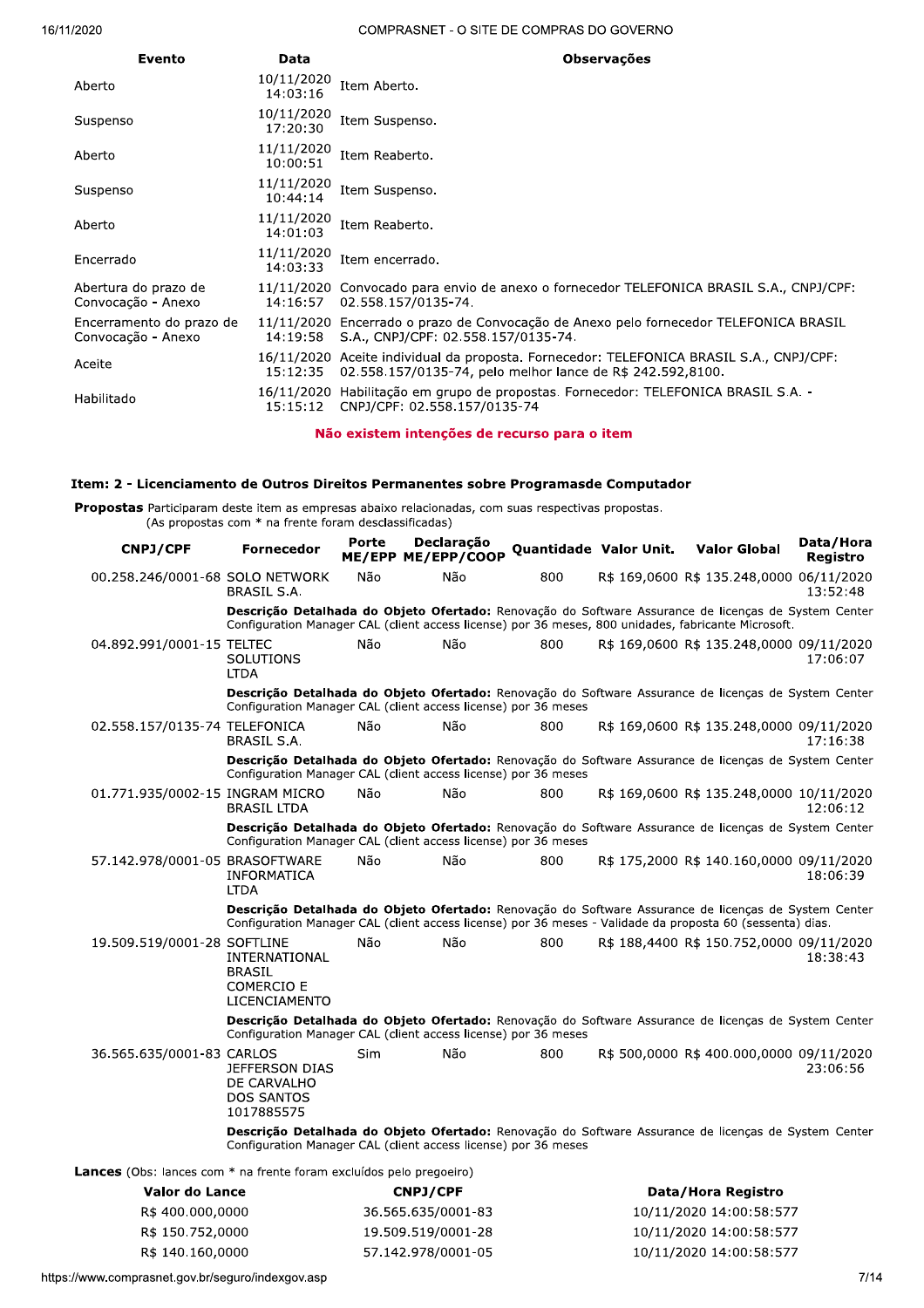| R\$ 135.248,0000                       | 00.258.246/0001-68 | 10/11/2020 14:00:58:577 |
|----------------------------------------|--------------------|-------------------------|
| R\$ 135.248,0000                       | 04.892.991/0001-15 | 10/11/2020 14:00:58:577 |
| R\$ 135.248,0000                       | 02.558.157/0135-74 | 10/11/2020 14:00:58:577 |
| R\$ 135.248,0000                       | 01.771.935/0002-15 | 10/11/2020 14:00:58:577 |
| R\$ 135.247,0000                       | 57.142.978/0001-05 | 10/11/2020 14:07:09:637 |
| R\$ 135.000,0000                       | 19.509.519/0001-28 | 10/11/2020 14:07:32:693 |
| R\$ 135.238,8000                       | 02.558.157/0135-74 | 10/11/2020 14:07:33:890 |
| R\$ 134.994,1800                       | 02.558.157/0135-74 | 10/11/2020 14:07:36:463 |
| R\$ 130.000,0000                       | 01.771.935/0002-15 | 10/11/2020 14:07:39:860 |
| R\$ 129.992,2000                       | 02.558.157/0135-74 | 10/11/2020 14:07:42:890 |
| R\$ 129.000,0000                       | 19.509.519/0001-28 | 10/11/2020 14:08:11:503 |
| R\$ 128.991,1700                       | 02.558.157/0135-74 | 10/11/2020 14:08:14:357 |
| R\$ 125.000,0000                       | 01.771.935/0002-15 | 10/11/2020 14:08:48:213 |
| R\$ 124.993,5000                       | 02.558.157/0135-74 | 10/11/2020 14:08:48:940 |
| R\$ 135.247,0000                       | 36.565.635/0001-83 | 10/11/2020 14:08:51:357 |
| R\$ 120.000,0000                       | 19.509.519/0001-28 | 10/11/2020 14:09:00:943 |
| R\$ 119.992,5700                       | 02.558.157/0135-74 | 10/11/2020 14:09:02:337 |
| R\$ 102.384,0000                       | 19.509.519/0001-28 | 10/11/2020 14:09:46:227 |
| R\$ 102.376,0200                       | 02.558.157/0135-74 | 10/11/2020 14:09:47:237 |
| R\$ 102.370,0000                       | 01.771.935/0002-15 | 10/11/2020 14:10:12:437 |
| R\$ 102.362,2900                       | 02.558.157/0135-74 | 10/11/2020 14:10:14:267 |
| R\$ 102.300,0000                       | 01.771.935/0002-15 | 10/11/2020 14:10:49:703 |
| R\$ 102.291,5300                       | 02.558.157/0135-74 | 10/11/2020 14:10:51:727 |
| R\$ 133.000,0000                       | 36.565.635/0001-83 | 10/11/2020 14:11:51:023 |
| R\$ 102.290,0000                       | 01.771.935/0002-15 | 10/11/2020 14:12:08:280 |
| R\$ 102.284,2000                       | 02.558.157/0135-74 | 10/11/2020 14:12:08:880 |
| R\$ 102.200,0000                       | 01.771.935/0002-15 | 10/11/2020 14:12:38:400 |
| R\$ 102.192,4200                       | 02.558.157/0135-74 | 10/11/2020 14:12:41:067 |
| R\$ 102.100,0000                       | 01.771.935/0002-15 | 10/11/2020 14:13:17:307 |
| R\$ 110.080,0000                       | 00.258.246/0001-68 | 10/11/2020 14:13:19:133 |
| R\$ 102.091,3900                       | 02.558.157/0135-74 | 10/11/2020 14:13:19:723 |
| R\$ 102.090,0000                       | 57.142.978/0001-05 | 10/11/2020 14:13:46:443 |
| R\$ 102.084,7000                       | 02.558.157/0135-74 | 10/11/2020 14:13:48:223 |
| R\$ 102.000,0000                       | 01.771.935/0002-15 | 10/11/2020 14:13:52:383 |
| R\$ 101.994,1200                       | 02.558.157/0135-74 | 10/11/2020 14:13:54:613 |
| R\$ 101.990,0000                       | 01.771.935/0002-15 | 10/11/2020 14:14:14:610 |
| R\$ 101.983,1100                       | 02.558.157/0135-74 | 10/11/2020 14:14:16:557 |
| R\$ 101.980,0000                       | 01.771.935/0002-15 | 10/11/2020 14:14:39:307 |
| R\$ 101.971,7300                       | 02.558.157/0135-74 | 10/11/2020 14:14:39:827 |
| R\$ 101.970,0000                       | 01.771.935/0002-15 | 10/11/2020 14:15:00:533 |
| R\$ 101.964,3100                       | 02.558.157/0135-74 | 10/11/2020 14:15:02:970 |
| R\$ 101.500,0000                       | 01.771.935/0002-15 | 10/11/2020 14:15:22:573 |
| R\$ 101.494,2900                       | 02.558.157/0135-74 | 10/11/2020 14:15:23:523 |
| R\$ 101.400,0000                       | 01.771.935/0002-15 | 10/11/2020 14:15:52:690 |
| R\$ 101.392,3800                       | 02.558.157/0135-74 | 10/11/2020 14:15:54:760 |
| R\$ 101.390,0000                       | 57.142.978/0001-05 | 10/11/2020 14:16:19:500 |
| R\$ 101.381,2000                       | 02.558.157/0135-74 | 10/11/2020 14:16:21:350 |
| R\$ 101.390,0000                       | 01.771.935/0002-15 | 10/11/2020 14:16:23:363 |
| R\$ 101.380,0000                       | 01.771.935/0002-15 | 10/11/2020 14:16:42:637 |
| R\$ 101.372,7500                       | 02.558.157/0135-74 | 10/11/2020 14:16:45:223 |
| R\$ 110.000,0000                       | 04.892.991/0001-15 | 10/11/2020 14:16:54:240 |
| R\$ 101.370,0000                       | 01.771.935/0002-15 | 10/11/2020 14:17:07:803 |
| R\$ 101.363,2800                       | 02.558.157/0135-74 | 10/11/2020 14:17:10:910 |
| R\$ 101.360,0000                       | 01.771.935/0002-15 | 10/11/2020 14:17:36:327 |
| R\$ 101.350,5100                       | 02.558.157/0135-74 | 10/11/2020 14:17:41:033 |
| R\$ 101.340,0000                       | 01.771.935/0002-15 | 10/11/2020 14:17:53:080 |
| R\$ 101.334,2500                       | 02.558.157/0135-74 | 10/11/2020 14:17:54:273 |
| R\$ 100.334,0000                       | 01.771.935/0002-15 | 10/11/2020 14:18:19:877 |
| R\$ 100.324,6800                       | 02.558.157/0135-74 | 10/11/2020 14:18:21:500 |
| R\$ 101.300,0000                       | 04.892.991/0001-15 | 10/11/2020 14:18:21:610 |
|                                        |                    |                         |
| .comprasnet.gov.br/seguro/indexgov.asp |                    | 8/1                     |
|                                        |                    |                         |
|                                        |                    |                         |
|                                        |                    |                         |
|                                        |                    |                         |
|                                        |                    |                         |
|                                        |                    |                         |
|                                        |                    |                         |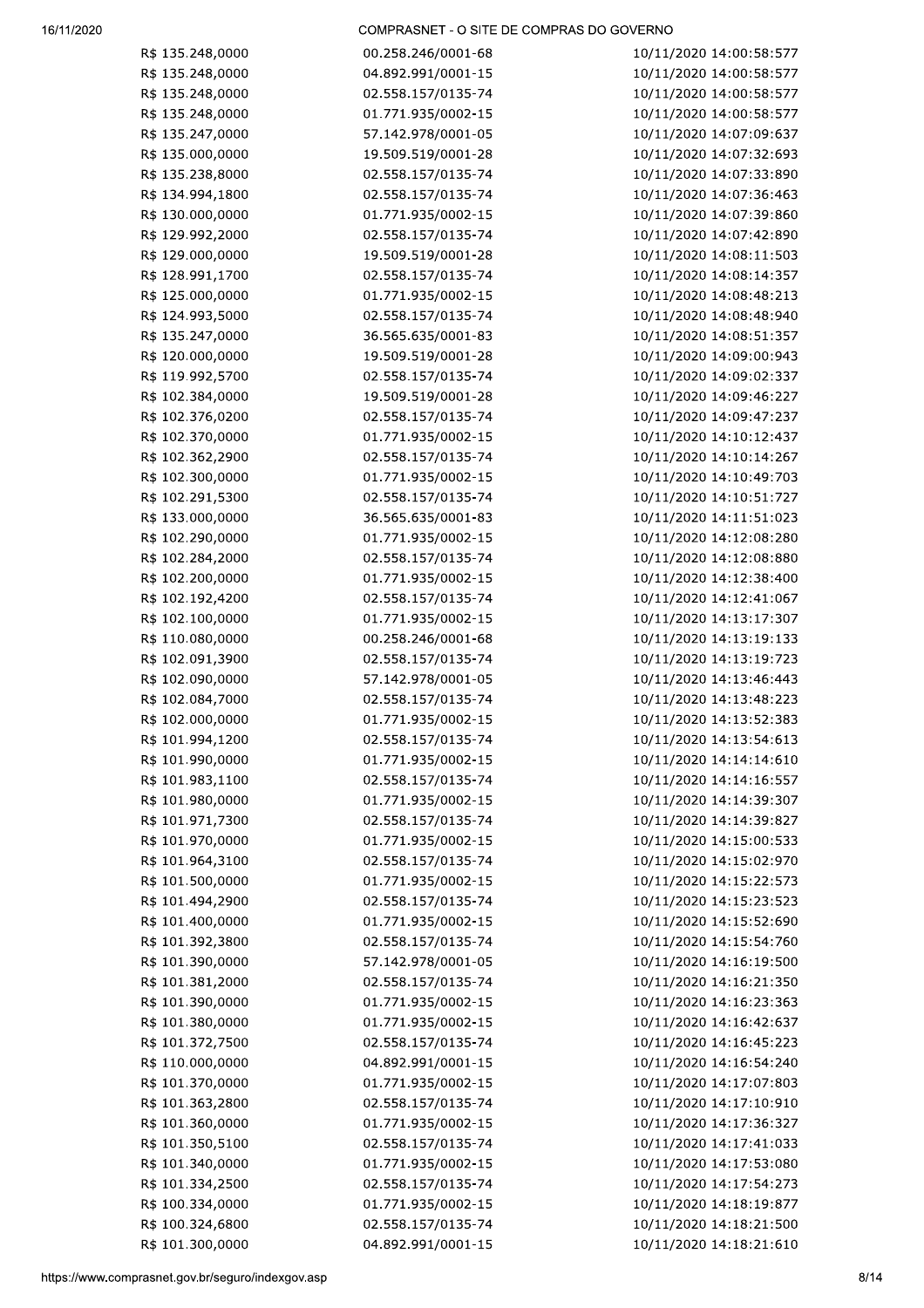| R\$ 100.333,0000 | 57.142.978/0001-05 | 10/11/2020 14:19:46:710 |
|------------------|--------------------|-------------------------|
| R\$ 100.323,0000 | 57.142.978/0001-05 | 10/11/2020 14:20:07:563 |
| R\$ 100.315,6000 | 02.558.157/0135-74 | 10/11/2020 14:20:09:657 |
| R\$ 99.999,9900  | 04.892.991/0001-15 | 10/11/2020 14:20:17:593 |
| R\$ 99.991,2200  | 02.558.157/0135-74 | 10/11/2020 14:20:18:960 |
| R\$ 99.990,0000  | 01.771.935/0002-15 | 10/11/2020 14:20:36:603 |
| R\$ 99.984,8600  | 02.558.157/0135-74 | 10/11/2020 14:20:37:980 |
| R\$ 99.980,9300  | 02.558.157/0135-74 | 10/11/2020 14:20:39:003 |
| R\$ 99.800,0000  | 01.771.935/0002-15 | 10/11/2020 14:21:03:767 |
| R\$ 99.793,2600  | 02.558.157/0135-74 | 10/11/2020 14:21:04:280 |
| R\$ 99.680,0000  | 01.771.935/0002-15 | 10/11/2020 14:21:22:380 |
| R\$ 99.672,3300  | 02.558.157/0135-74 | 10/11/2020 14:21:25:087 |
| R\$ 99.672,2400  | 02.558.157/0135-74 | 10/11/2020 14:21:27:897 |
| R\$ 99.980,0000  | 57.142.978/0001-05 | 10/11/2020 14:22:40:480 |
| R\$ 99.600,0000  | 04.892.991/0001-15 | 10/11/2020 14:23:02:640 |
| R\$ 99.594,1100  | 02.558.157/0135-74 | 10/11/2020 14:23:06:083 |
| R\$ 99.591,2000  | 02.558.157/0135-74 | 10/11/2020 14:23:10:403 |
| R\$ 99.500,0000  | 04.892.991/0001-15 | 10/11/2020 14:23:14:363 |
| R\$ 99.490,7800  | 02.558.157/0135-74 | 10/11/2020 14:23:16:450 |
| R\$ 99.490,0000  | 57.142.978/0001-05 | 10/11/2020 14:24:43:010 |
| R\$ 99.480,8100  | 02.558.157/0135-74 | 10/11/2020 14:24:44:127 |
| R\$ 99.480,0000  | 57.142.978/0001-05 | 10/11/2020 14:25:15:690 |
| R\$ 99.473,4200  | 02.558.157/0135-74 | 10/11/2020 14:25:18:390 |
| R\$ 99.473,1500  | 02.558.157/0135-74 | 10/11/2020 14:25:19:093 |
| R\$ 99.400,0000  | 04.892.991/0001-15 | 10/11/2020 14:25:24:207 |
| R\$ 99.393,6800  | 02.558.157/0135-74 | 10/11/2020 14:25:26:243 |
| R\$ 99.393,0000  | 57.142.978/0001-05 | 10/11/2020 14:25:50:603 |
| R\$ 99.384,8500  | 02.558.157/0135-74 | 10/11/2020 14:25:53:413 |
| R\$ 99.383,4100  | 02.558.157/0135-74 | 10/11/2020 14:25:54:827 |
| R\$ 99.383,0000  | 57.142.978/0001-05 | 10/11/2020 14:26:35:303 |
| R\$ 99.373,9700  | 02.558.157/0135-74 | 10/11/2020 14:26:36:593 |
| R\$ 99.373,0000  | 57.142.978/0001-05 | 10/11/2020 14:27:07:220 |
| R\$ 99.364,3700  | 02.558.157/0135-74 | 10/11/2020 14:27:11:557 |
| R\$ 99.364,0000  | 57.142.978/0001-05 | 10/11/2020 14:28:02:520 |
| R\$ 99.357,3700  | 02.558.157/0135-74 | 10/11/2020 14:28:04:047 |
| R\$ 99.357,0000  | 57.142.978/0001-05 | 10/11/2020 14:29:06:993 |
| R\$ 99.348,1500  | 02.558.157/0135-74 | 10/11/2020 14:29:08:433 |
| R\$ 99.348,0000  | 57.142.978/0001-05 | 10/11/2020 14:29:18:803 |
| R\$ 99.339,6300  | 02.558.157/0135-74 | 10/11/2020 14:29:20:587 |
| R\$ 99.339,0000  | 57.142.978/0001-05 | 10/11/2020 14:29:54:120 |
| R\$ 99.331,3300  | 02.558.157/0135-74 | 10/11/2020 14:29:56:580 |
| R\$ 99.330,0000  | 57.142.978/0001-05 | 10/11/2020 14:30:29:033 |
| R\$ 99.321,6500  | 02.558.157/0135-74 | 10/11/2020 14:30:30:697 |
| R\$ 99.000,0000  | 04.892.991/0001-15 | 10/11/2020 14:32:14:960 |
| R\$ 98.991,5600  | 02.558.157/0135-74 | 10/11/2020 14:32:16:440 |
|                  |                    |                         |

## Não existem lances de desempate ME/EPP para o item

| Eventos do Item                                |                        |                                                                                                                                                      |  |  |
|------------------------------------------------|------------------------|------------------------------------------------------------------------------------------------------------------------------------------------------|--|--|
| Evento                                         | Data                   | <b>Observações</b>                                                                                                                                   |  |  |
| Aberto                                         | 10/11/2020<br>14:05:17 | Item Aberto.                                                                                                                                         |  |  |
| Encerrado                                      | 10/11/2020<br>14:35:43 | Item encerrado.                                                                                                                                      |  |  |
| Abertura do prazo de<br>Convocação - Anexo     | 14:17:05               | 11/11/2020 Convocado para envio de anexo o fornecedor TELEFONICA BRASIL S.A., CNPJ/CPF:<br>02.558.157/0135-74.                                       |  |  |
| Encerramento do prazo de<br>Convocação - Anexo | 14:20:21               | 11/11/2020 Encerrado o prazo de Convocação de Anexo pelo fornecedor TELEFONICA BRASIL<br>S.A., CNPJ/CPF: 02.558.157/0135-74.                         |  |  |
| Aceite                                         | 15:12:45               | 16/11/2020 Aceite individual da proposta. Fornecedor: TELEFONICA BRASIL S.A., CNPJ/CPF:<br>02.558.157/0135-74, pelo melhor lance de R\$ 98.991,5600. |  |  |
| Habilitado                                     | 15:15:12               | 16/11/2020 Habilitação em grupo de propostas. Fornecedor: TELEFONICA BRASIL S.A. -<br>CNPJ/CPF: 02.558.157/0135-74                                   |  |  |

## Não existem intenções de recurso para o item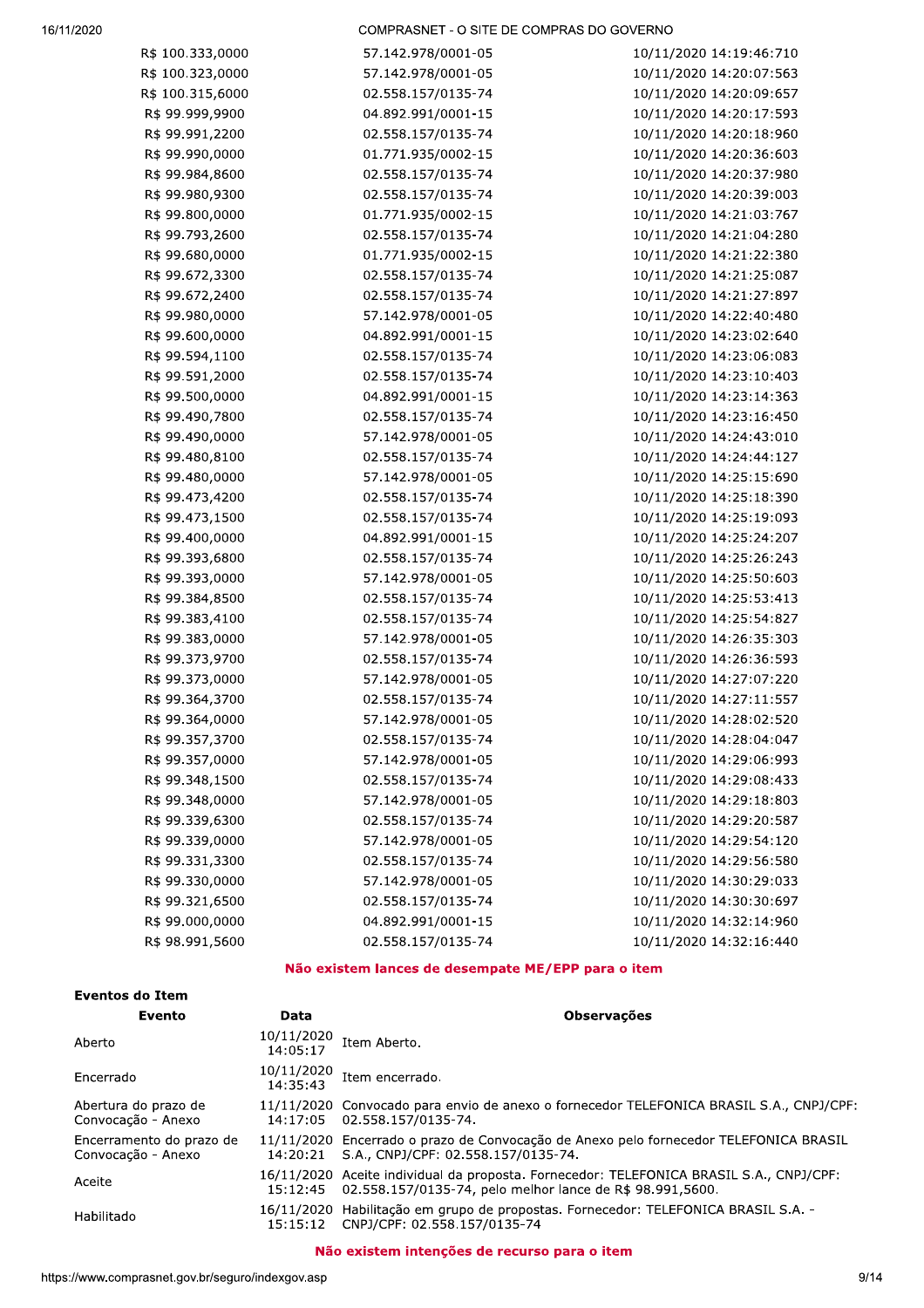## Item: 3 - Licenciamento de Outros Direitos Permanentes sobre Programasde Computador

**Propostas** Participaram deste item as empresas abaixo relacionadas, com suas respectivas propostas.<br>(As propostas com \* na frente foram desclassificadas)

| <b>CNPJ/CPF</b>                                                            | <b>Fornecedor</b>                                                                                                                                       | Porte | Declaração<br>ME/EPP ME/EPP/COOP |     | Quantidade Valor Unit. | <b>Valor Global</b>                        | Data/Hora                   |
|----------------------------------------------------------------------------|---------------------------------------------------------------------------------------------------------------------------------------------------------|-------|----------------------------------|-----|------------------------|--------------------------------------------|-----------------------------|
| 57.142.978/0001-05 BRASOFTWARE                                             | <b>INFORMATICA</b><br><b>LTDA</b>                                                                                                                       | Não   | Não                              | 100 |                        | R\$ 1.283,0300 R\$ 128.303,0000 09/11/2020 | <b>Registro</b><br>18:06:39 |
|                                                                            | Descrição Detalhada do Objeto Ofertado: Subscrição Windows Enterprise E3 por usuário por 36 meses -<br>Validade da proposta 60 (sessenta) dias.         |       |                                  |     |                        |                                            |                             |
| 00.258.246/0001-68 SOLO NETWORK                                            | <b>BRASIL S.A.</b>                                                                                                                                      | Não   | Não                              | 100 |                        | R\$ 1.450,5100 R\$ 145.051,0000 06/11/2020 | 13:52:48                    |
|                                                                            | Descrição Detalhada do Objeto Ofertado: Subscrição Windows Enterprise E3 por usuário por 36 meses, 100<br>unidades, fabricante Microsoft                |       |                                  |     |                        |                                            |                             |
| 04.892.991/0001-15 TELTEC                                                  | SOLUTIONS<br><b>LTDA</b>                                                                                                                                | Não   | Não                              | 100 |                        | R\$ 1.450,5100 R\$ 145.051,0000 09/11/2020 | 17:06:07                    |
|                                                                            | Descrição Detalhada do Objeto Ofertado: Subscrição Windows Enterprise E3 - por usuário - por 36 meses                                                   |       |                                  |     |                        |                                            |                             |
| 02.558.157/0135-74 TELEFONICA                                              | <b>BRASIL S.A.</b>                                                                                                                                      | Não   | Não                              | 100 |                        | R\$ 1.450,5100 R\$ 145.051,0000 09/11/2020 | 17:16:38                    |
|                                                                            | Descrição Detalhada do Objeto Ofertado: Subscrição Windows Enterprise E3 por usuário por 36 meses                                                       |       |                                  |     |                        |                                            |                             |
| 21.550.873/0001-48 WELTSOLUTIONS                                           | <b>SUPORTE EM</b><br><b>TECNOLOGIA DA</b><br><b>INFORMACAO</b><br><b>EIREL</b>                                                                          | Sim   | Sim                              | 100 |                        | R\$ 1.450,5100 R\$ 145.051,0000 10/11/2020 | 07:23:51                    |
|                                                                            | Descrição Detalhada do Objeto Ofertado: Subscrição Windows Enterprise E3 - por usuário - por 36 meses<br>MARCA: MICROSOFT MODELO: WINDOWS ENTERPRISE E3 |       |                                  |     |                        |                                            |                             |
| 01.771.935/0002-15 INGRAM MICRO                                            | <b>BRASIL LTDA</b>                                                                                                                                      | Não   | Não                              | 100 |                        | R\$ 1.450,5100 R\$ 145.051,0000 10/11/2020 | 12:06:12                    |
|                                                                            | Descrição Detalhada do Objeto Ofertado: Subscrição Windows Enterprise E3 por usuário por 36 meses                                                       |       |                                  |     |                        |                                            |                             |
| 93.861.557/0001-06 SERVICE                                                 | <b>INFORMATICA</b><br><b>LTDA</b>                                                                                                                       | Não   | Não                              | 100 |                        | R\$ 1.450,5100 R\$ 145.051,0000 10/11/2020 | 13:39:35                    |
|                                                                            | Descrição Detalhada do Objeto Ofertado: Subscrição Windows Enterprise E3 -por 36 meses - P/N KV3-00349-<br>BR - WINE3perDVC SA OLV D 3Y AgY1 AP         |       |                                  |     |                        |                                            |                             |
| 19.509.519/0001-28 SOFTLINE                                                | <b>INTERNATIONAL</b><br><b>BRASIL</b><br><b>COMERCIO E</b><br>LICENCIAMENTO                                                                             | Não   | Não                              | 100 |                        | R\$ 1.611,4100 R\$ 161.141,0000 09/11/2020 | 18:38:43                    |
|                                                                            | Descrição Detalhada do Objeto Ofertado: Subscrição Windows Enterprise E3 por usuário por 36 meses                                                       |       |                                  |     |                        |                                            |                             |
| 36.565.635/0001-83 CARLOS                                                  | <b>JEFFERSON DIAS</b><br>DE CARVALHO<br><b>DOS SANTOS</b><br>1017885575                                                                                 | Sim   | Não                              | 100 |                        | R\$ 3.000,0000 R\$ 300.000,0000 09/11/2020 | 23:06:56                    |
|                                                                            | Descrição Detalhada do Objeto Ofertado: Subscrição Windows Enterprise E3 - por usuário - por 36 meses                                                   |       |                                  |     |                        |                                            |                             |
| <b>Lances</b> (Obs: lances com * na frente foram excluídos pelo pregoeiro) |                                                                                                                                                         |       |                                  |     |                        |                                            |                             |

| <b>CNPJ/CPF</b>    | Data/Hora Registro      |
|--------------------|-------------------------|
| 36.565.635/0001-83 | 10/11/2020 14:00:58:577 |
| 19.509.519/0001-28 | 10/11/2020 14:00:58:577 |
| 00.258.246/0001-68 | 10/11/2020 14:00:58:577 |
| 04.892.991/0001-15 | 10/11/2020 14:00:58:577 |
| 02.558.157/0135-74 | 10/11/2020 14:00:58:577 |
| 93.861.557/0001-06 | 10/11/2020 14:00:58:577 |
| 21.550.873/0001-48 | 10/11/2020 14:00:58:577 |
| 01.771.935/0002-15 | 10/11/2020 14:00:58:577 |
| 57.142.978/0001-05 | 10/11/2020 14:00:58:577 |
| 19.509.519/0001-28 | 10/11/2020 14:07:11:217 |
| 01.771.935/0002-15 | 10/11/2020 14:08:07:947 |
| 19.509.519/0001-28 | 10/11/2020 14:08:23:263 |
| 02.558.157/0135-74 | 10/11/2020 14:08:27:190 |
| 02.558.157/0135-74 | 10/11/2020 14:08:29:253 |
| 01.771.935/0002-15 | 10/11/2020 14:09:02:347 |
| 02.558.157/0135-74 | 10/11/2020 14:09:03:583 |
|                    |                         |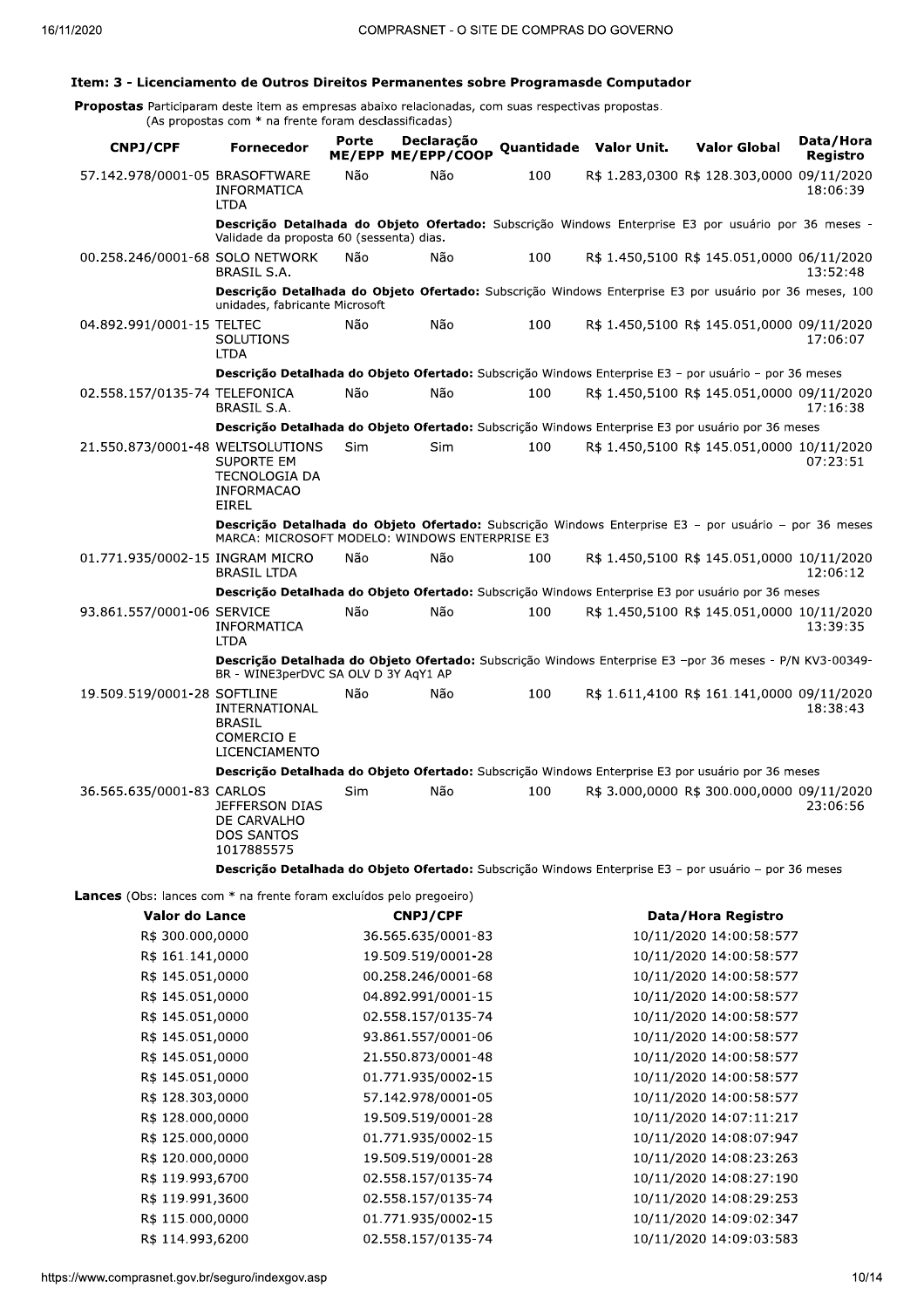| R\$ 114.991,2400 | 02.558.157/0135-74 | 10/11/2020 14:09:05:400 |
|------------------|--------------------|-------------------------|
| R\$ 109.438,0000 | 19.509.519/0001-28 | 10/11/2020 14:09:16:363 |
| R\$ 109.428,2400 | 02.558.157/0135-74 | 10/11/2020 14:09:17:553 |
| R\$ 138.000,0000 | 36.565.635/0001-83 | 10/11/2020 14:09:38:040 |
| R\$ 100.000,0000 | 01.771.935/0002-15 | 10/11/2020 14:10:22:753 |
| R\$ 104.630,0000 | 02.558.157/0135-74 | 10/11/2020 14:10:46:103 |
| R\$ 130.000,0000 | 93.861.557/0001-06 | 10/11/2020 14:10:49:987 |
| R\$ 108.000,0000 | 57.142.978/0001-05 | 10/11/2020 14:11:32:093 |
| R\$ 130.000,0000 | 36.565.635/0001-83 | 10/11/2020 14:13:15:070 |
| R\$ 117.672,0000 | 00.258.246/0001-68 | 10/11/2020 14:13:49:150 |
| R\$ 120.000,0000 | 04.892.991/0001-15 | 10/11/2020 14:15:30:183 |
| R\$ 109.000,0000 | 04.892.991/0001-15 | 10/11/2020 14:15:48:637 |
| R\$ 107.000,0000 | 04.892.991/0001-15 | 10/11/2020 14:16:04:160 |
| R\$ 104.620,0000 | 04.892.991/0001-15 | 10/11/2020 14:17:25:317 |
| R\$ 106.990,0000 | 57.142.978/0001-05 | 10/11/2020 14:17:36:253 |
|                  |                    |                         |

# Não existem lances de desempate ME/EPP para o item

| Eventos do Item                                |                        |                                                                                                                                                         |  |
|------------------------------------------------|------------------------|---------------------------------------------------------------------------------------------------------------------------------------------------------|--|
| Evento                                         | Data                   | <b>Observações</b>                                                                                                                                      |  |
| Aberto                                         | 10/11/2020<br>14:06:04 | Item Aberto.                                                                                                                                            |  |
| Encerrado                                      | 10/11/2020<br>14:19:40 | Item encerrado.                                                                                                                                         |  |
| Abertura do prazo de<br>Convocação - Anexo     | 14:25:15               | 11/11/2020 Convocado para envio de anexo o fornecedor INGRAM MICRO BRASIL LTDA,<br>CNPJ/CPF: 01.771.935/0002-15.                                        |  |
| Encerramento do prazo de<br>Convocação - Anexo | 15:20:35               | 11/11/2020 Encerrado o prazo de Convocação de Anexo pelo fornecedor INGRAM MICRO BRASIL<br>LTDA, CNPJ/CPF: 01.771.935/0002-15.                          |  |
| Aceite                                         | 15:14:12               | 16/11/2020 Aceite individual da proposta. Fornecedor: INGRAM MICRO BRASIL LTDA, CNPJ/CPF:<br>01.771.935/0002-15, pelo melhor lance de R\$ 100.000,0000. |  |
| Habilitado                                     | 15:15:12               | 16/11/2020 Habilitação em grupo de propostas. Fornecedor: INGRAM MICRO BRASIL LTDA -<br>CNPJ/CPF: 01.771.935/0002-15                                    |  |

Não existem intenções de recurso para o item

| Troca de Mensagens |                        |                                                                                                                                                                                                                                                                                                        |
|--------------------|------------------------|--------------------------------------------------------------------------------------------------------------------------------------------------------------------------------------------------------------------------------------------------------------------------------------------------------|
|                    | Data                   | Mensagem                                                                                                                                                                                                                                                                                               |
| Pregoeiro          | 10/11/2020<br>14:01:21 | Boa tarde. Estamos iniciando os trabalhos relativos ao Pregão 42/2020.                                                                                                                                                                                                                                 |
| Pregoeiro          | 10/11/2020<br>14:02:36 | A comunicação com os licitantes, datas e horários de agendamento das próximas<br>sessões e demais avisos do sistema Comprasnet serão encaminhados via CHAT, portanto<br>todas as mensagens inseridas no sistema devem ser observadas.                                                                  |
| Pregoeiro          | 10/11/2020<br>14:02:40 | Todos os senhores firmaram termo de que conhecem as disposições contidas no edital.<br>Sabem, por consequência, que declarar que possuem condições de participação sem tê-<br>las pode acarretar sanção administrativa. Por esse motivo, solicito que encarem o<br>processo licitatório com seriedade. |
| Pregoeiro          | 10/11/2020<br>14:02:44 | O sistema permanecera ativo para recepção de lances, mesmo que, temporariamente, o<br>Pregoeiro saia da sala de disputa. Somente será suspenso caso a ausência do pregoeiro<br>seja superior a dez minutos.                                                                                            |
| Pregoeiro          | 10/11/2020<br>14:02:49 | No tópico "Sanções Administrativas" do Edital estão descritas as principais práticas que<br>prejudicam o andamento da licitação e as respectivas punições. Solicito especial atenção<br>para que não incorram nessas hipóteses sob pena de sanção.                                                     |
| Pregoeiro          | 10/11/2020<br>14:02:54 | Cada licitante pode melhorar sua própria oferta, sem que necessariamente essa seja<br>menor que a cadastrada para o item. O sistema registrara a oferta para ordenamento<br>das propostas. Se houver desclassificações de licitantes, serão chamadas as seguintes na<br>ordem final de classificação.  |
| Pregoeiro          | 10/11/2020<br>14:03:16 | O item 1 foi aberto. Solicitamos o envio de lances.                                                                                                                                                                                                                                                    |
| Pregoeiro          | 10/11/2020<br>14:05:17 | O item 2 foi aberto. Solicitamos o envio de lances.                                                                                                                                                                                                                                                    |
| Sistema            | 10/11/2020<br>14:05:17 | Srs. Fornecedores, algumas propostas do item 2 estão empatadas. Solicitamos o envio<br>de lances.                                                                                                                                                                                                      |
| Pregoeiro          | 10/11/2020<br>14:06:04 | O item 3 foi aberto. Solicitamos o envio de lances.                                                                                                                                                                                                                                                    |
| Sistema            | 10/11/2020<br>14:19:40 | O item 3 está encerrado.                                                                                                                                                                                                                                                                               |
| Sistema            | 10/11/2020             | O item 2 está encerrado.                                                                                                                                                                                                                                                                               |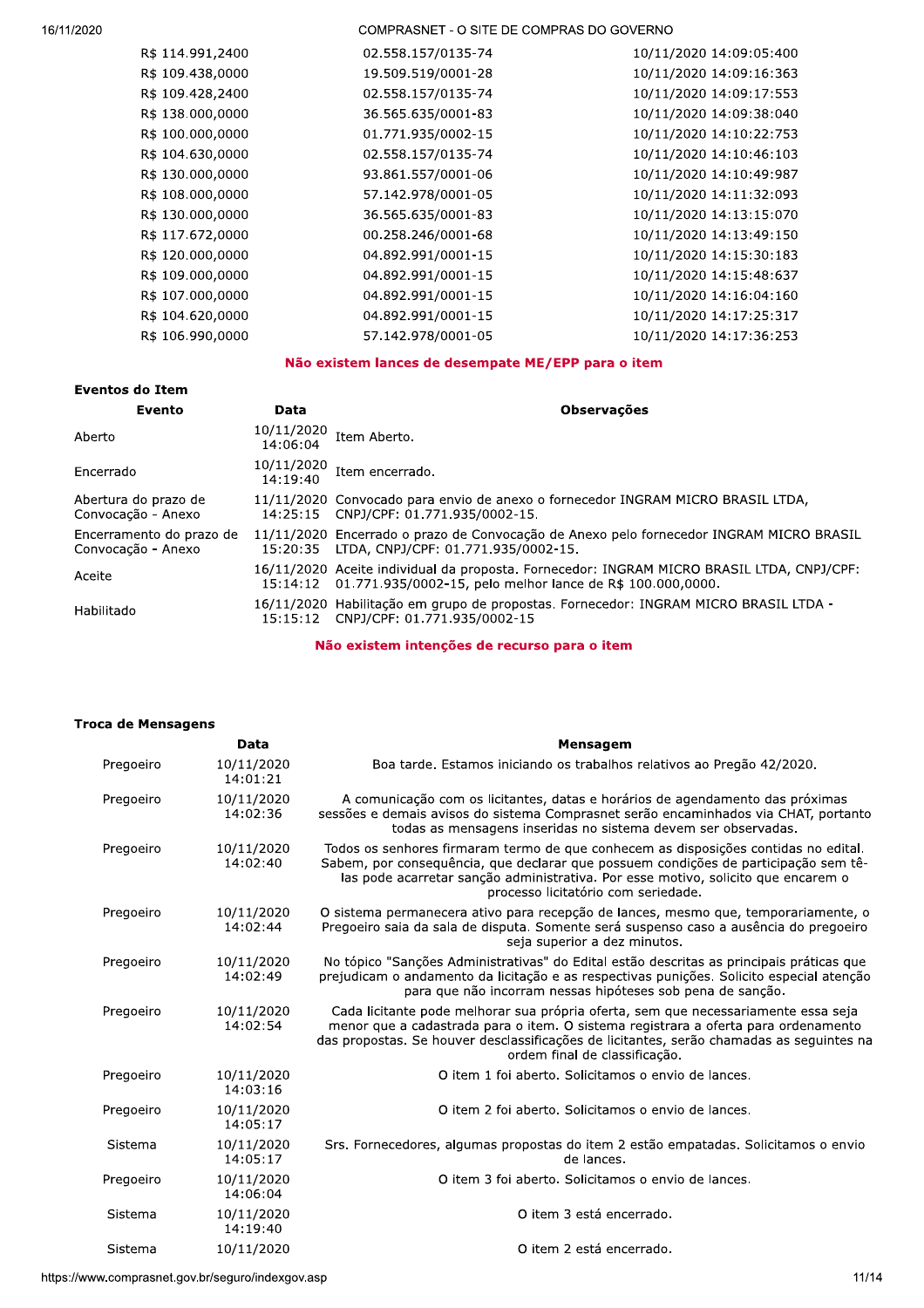|           | 14:35:43               |                                                                                                                                                                                          |
|-----------|------------------------|------------------------------------------------------------------------------------------------------------------------------------------------------------------------------------------|
| Pregoeiro | 10/11/2020<br>15:53:34 | Senhores licitantes, por favor evitem dar lances de valor irrisório.                                                                                                                     |
| Pregoeiro | 10/11/2020<br>17:16:56 | Iremos encerrar 17:20 e retomaremos amanhã.                                                                                                                                              |
| Pregoeiro | 10/11/2020<br>17:20:30 | O item 1 foi suspenso. Aguarde pela reabertura.                                                                                                                                          |
| Pregoeiro | 10/11/2020<br>17:20:51 | A sessão será retomada amanhã às 10 horas.                                                                                                                                               |
| Pregoeiro | 11/11/2020<br>10:00:04 | Bom dia a todos.                                                                                                                                                                         |
| Pregoeiro | 11/11/2020<br>10:00:29 | Retomaremos o andamento do item 1, peço que deem lances mais significativos para<br>não prolongarmos ainda mais a sessão. Obrigado.                                                      |
| Pregoeiro | 11/11/2020<br>10:00:52 | O item 1 está novamente disponível para lances. Solicitamos o envio de lances.                                                                                                           |
| Pregoeiro | 11/11/2020<br>10:44:03 | O sistema comprasnet está, aparentemente, travado. Farei a suspensão do item.                                                                                                            |
| Pregoeiro | 11/11/2020<br>10:44:15 | O item 1 foi suspenso. Aguarde pela reabertura.                                                                                                                                          |
| Pregoeiro | 11/11/2020<br>10:46:20 | Retomaremos às 14 horas.                                                                                                                                                                 |
| Pregoeiro | 11/11/2020<br>14:00:33 | Boa tarde.                                                                                                                                                                               |
| Pregoeiro | 11/11/2020<br>14:00:58 | Farei a reabertura do item 1, solicito o envio de lances.                                                                                                                                |
| Pregoeiro | 11/11/2020<br>14:01:04 | O item 1 está novamente disponível para lances. Solicitamos o envio de lances.                                                                                                           |
| Sistema   | 11/11/2020<br>14:03:33 | O item 1 está encerrado.                                                                                                                                                                 |
| Sistema   | 11/11/2020<br>14:03:33 | Todos os itens estão encerrados. Será iniciada a etapa de Julgamento de Propostas.<br>Favor acompanhar através da funcionalidade "Acompanhar<br>julgamento/habilitação/admissibilidade". |
| Sistema   | 11/11/2020<br>14:03:35 | Todos os itens estão encerrados. Será iniciada a etapa de Julgamento de Propostas.<br>Favor acompanhar através da funcionalidade "Acompanhar<br>julgamento/habilitação/admissibilidade". |
| Sistema   | 11/11/2020<br>14:03:42 | Todos os itens estão encerrados. Será iniciada a etapa de Julgamento de Propostas.<br>Favor acompanhar através da funcionalidade "Acompanhar<br>julgamento/habilitação/admissibilidade". |
| Sistema   | 11/11/2020<br>14:03:43 | Todos os itens estão encerrados. Será iniciada a etapa de Julgamento de Propostas.<br>Favor acompanhar através da funcionalidade "Acompanhar<br>julgamento/habilitação/admissibilidade". |
| Sistema   | 11/11/2020<br>14:03:44 | Todos os itens estão encerrados. Será iniciada a etapa de Julgamento de Propostas.<br>Favor acompanhar através da funcionalidade "Acompanhar<br>julgamento/habilitação/admissibilidade". |
| Sistema   | 11/11/2020<br>14:03:46 | Todos os itens estão encerrados. Será iniciada a etapa de Julgamento de Propostas.<br>Favor acompanhar através da funcionalidade "Acompanhar<br>julgamento/habilitação/admissibilidade". |
| Sistema   | 11/11/2020<br>14:03:49 | Todos os itens estão encerrados. Será iniciada a etapa de Julgamento de Propostas.<br>Favor acompanhar através da funcionalidade "Acompanhar<br>julgamento/habilitação/admissibilidade". |
| Sistema   | 11/11/2020<br>14:03:49 | Todos os itens estão encerrados. Será iniciada a etapa de Julgamento de Propostas.<br>Favor acompanhar através da funcionalidade "Acompanhar<br>julgamento/habilitação/admissibilidade". |
| Sistema   | 11/11/2020<br>14:03:56 | Todos os itens estão encerrados. Será iniciada a etapa de Julgamento de Propostas.<br>Favor acompanhar através da funcionalidade "Acompanhar<br>julgamento/habilitação/admissibilidade". |
| Sistema   | 11/11/2020<br>14:04:01 | Todos os itens estão encerrados. Será iniciada a etapa de Julgamento de Propostas.<br>Favor acompanhar através da funcionalidade "Acompanhar<br>julgamento/habilitação/admissibilidade". |
| Sistema   | 11/11/2020<br>14:04:04 | Todos os itens estão encerrados. Será iniciada a etapa de Julgamento de Propostas.<br>Favor acompanhar através da funcionalidade "Acompanhar<br>julgamento/habilitação/admissibilidade". |
| Sistema   | 11/11/2020<br>14:04:06 | Todos os itens estão encerrados. Será iniciada a etapa de Julgamento de Propostas.<br>Favor acompanhar através da funcionalidade "Acompanhar<br>julgamento/habilitação/admissibilidade". |
| Sistema   | 11/11/2020<br>14:04:11 | Todos os itens estão encerrados. Será iniciada a etapa de Julgamento de Propostas.<br>Favor acompanhar através da funcionalidade "Acompanhar<br>julgamento/habilitação/admissibilidade". |
| Sistema   | 11/11/2020<br>14:04:13 | Todos os itens estão encerrados. Será iniciada a etapa de Julgamento de Propostas.<br>Favor acompanhar através da funcionalidade "Acompanhar<br>julgamento/habilitação/admissibilidade". |
| Sistema   | 11/11/2020             | Todos os itens estão encerrados. Será iniciada a etapa de Julgamento de Propostas.                                                                                                       |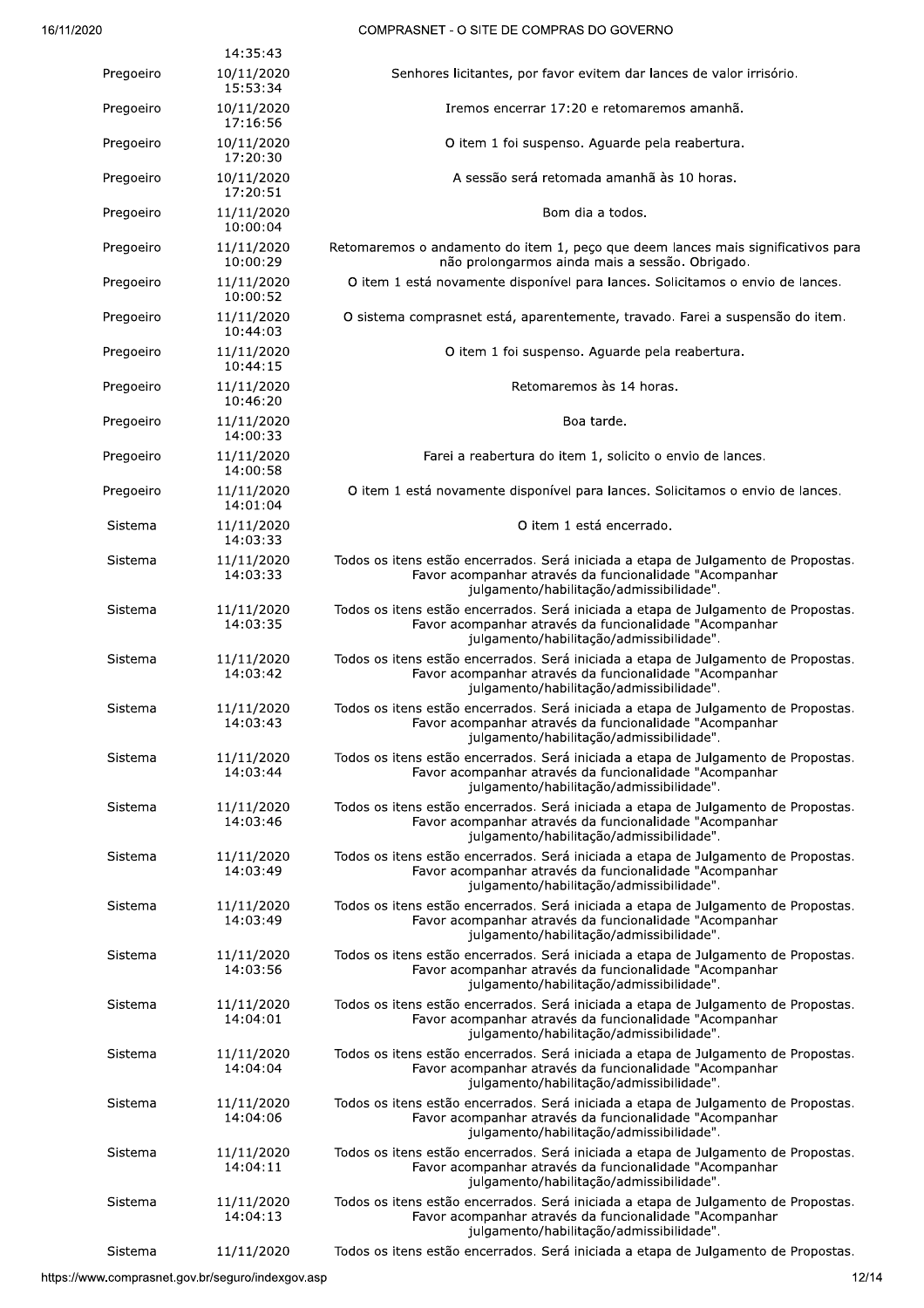|                        | 14:04:15               | Favor acompanhar através da funcionalidade "Acompanhar<br>julgamento/habilitação/admissibilidade".                                                                                                                                                                               |
|------------------------|------------------------|----------------------------------------------------------------------------------------------------------------------------------------------------------------------------------------------------------------------------------------------------------------------------------|
| Pregoeiro              | 11/11/2020<br>14:13:27 | Para TELEFONICA BRASIL S.A. - Prezado licitante, é possível reduzir o valor proposto<br>para os itens 1 e 2?                                                                                                                                                                     |
| 02.558.157/0135-<br>74 | 11/11/2020<br>14:15:28 | Boa tarde, Não é possível, pois já ofertamos nosso menor valor na fase de lances.                                                                                                                                                                                                |
| Pregoeiro              | 11/11/2020<br>14:15:52 | Para TELEFONICA BRASIL S.A. - Obrigado pela resposta.                                                                                                                                                                                                                            |
| Pregoeiro              | 11/11/2020<br>14:16:50 | Para TELEFONICA BRASIL S.A. - Solicito o envio da proposta adequada aos valores dos<br>lances no prazo de 2 horas.                                                                                                                                                               |
| Sistema                | 11/11/2020<br>14:16:57 | Senhor fornecedor TELEFONICA BRASIL S.A., CNPJ/CPF: 02.558.157/0135-74, solicito o<br>envio do anexo referente ao ítem 1.                                                                                                                                                        |
| Sistema                | 11/11/2020<br>14:17:05 | Senhor fornecedor TELEFONICA BRASIL S.A., CNPJ/CPF: 02.558.157/0135-74, solicito o<br>envio do anexo referente ao ítem 2.                                                                                                                                                        |
| 02.558.157/0135-<br>74 | 11/11/2020<br>14:17:52 | ok. enviaremos                                                                                                                                                                                                                                                                   |
| Pregoeiro              | 11/11/2020<br>14:18:10 | Para INGRAM MICRO BRASIL LTDA - Prezado licitante, é possível reduzir o valor proposto<br>para o item 3?                                                                                                                                                                         |
| Sistema                | 11/11/2020<br>14:19:58 | Senhor Pregoeiro, o fornecedor TELEFONICA BRASIL S.A., CNPJ/CPF: 02.558.157/0135-<br>74, enviou o anexo para o ítem 1.                                                                                                                                                           |
| Sistema                | 11/11/2020<br>14:20:21 | Senhor Pregoeiro, o fornecedor TELEFONICA BRASIL S.A., CNPJ/CPF: 02.558.157/0135-<br>74, enviou o anexo para o ítem 2.                                                                                                                                                           |
| 01.771.935/0002-<br>15 | 11/11/2020<br>14:20:21 | Boa tarde, não é possível ofertamos nosso menor valor.                                                                                                                                                                                                                           |
| Pregoeiro              | 11/11/2020<br>14:24:50 | Para INGRAM MICRO BRASIL LTDA - Obrigado pela resposta.                                                                                                                                                                                                                          |
| Pregoeiro              | 11/11/2020<br>14:24:58 | Para INGRAM MICRO BRASIL LTDA - Solicito o envio da proposta adequada aos valores<br>dos lances no prazo de 2 horas.                                                                                                                                                             |
| Sistema                | 11/11/2020<br>14:25:15 | Senhor fornecedor INGRAM MICRO BRASIL LTDA, CNPJ/CPF: 01.771.935/0002-15,<br>solicito o envio do anexo referente ao ítem 3.                                                                                                                                                      |
| Pregoeiro              | 11/11/2020<br>14:25:48 | A sessão será suspensa, retorno agendado para o dia 13/11/2020 às 15 horas.                                                                                                                                                                                                      |
| Sistema                | 11/11/2020<br>15:20:35 | Senhor Pregoeiro, o fornecedor INGRAM MICRO BRASIL LTDA, CNPJ/CPF:<br>01.771.935/0002-15, enviou o anexo para o ítem 3.                                                                                                                                                          |
| Sistema                | 11/11/2020<br>15:22:44 | Todos os itens estão encerrados. Será iniciada a etapa de Julgamento de Propostas.<br>Favor acompanhar através da funcionalidade "Acompanhar<br>julgamento/habilitação/admissibilidade".                                                                                         |
| Pregoeiro              | 13/11/2020<br>15:02:14 | A sessão continuará suspensa, retorno agendado para o dia 16/11/2020 às 15 horas.                                                                                                                                                                                                |
| Pregoeiro              | 16/11/2020<br>15:04:03 | Boa tarde.                                                                                                                                                                                                                                                                       |
| Pregoeiro              | 16/11/2020<br>15:15:03 | Informamos que os documentos das empresas vencedora foram analisados e concluiu-se<br>que atendem aos requisitos do edital. Será feita habilitação das empresas no comprasnet<br>e aberto prazo para registro de intenção de recurso. Obrigado a todos por terem<br>participado. |
| Sistema                | 16/11/2020<br>15:15:12 | Srs. Fornecedores, está aberto o prazo para registro de intenção de recursos para os<br>itens/grupos na situação de 'aceito e habilitado' ou 'cancelado no julgamento'.                                                                                                          |
| Pregoeiro              | 16/11/2020<br>15:15:24 | Foi informado o prazo final para registro de intenção de recursos: 16/11/2020 às<br>16:00:00.                                                                                                                                                                                    |

| Eventos do Pregão                   |                        |                                                                                      |  |
|-------------------------------------|------------------------|--------------------------------------------------------------------------------------|--|
| Evento                              | Data/Hora              | <b>Observações</b>                                                                   |  |
| Abertura de Prazo                   | 16/11/2020<br>15:15:12 | Abertura de prazo para intenção de recurso                                           |  |
| Informado<br>Fechamento de<br>Prazo | 16/11/2020<br>15:15:24 | Fechamento de prazo para registro de intenção de recurso: 16/11/2020 às<br>16:00:00. |  |

Após encerramento da Sessão Pública, os licitantes melhores classificados foram declarados vencedores dos respectivos itens. Foi divulgado o resultado da Sessão Publica e foi concedido o prazo recursal conforme preconiza o artigo 45, do Decreto 10.024 de 20 de setembro de 2019. Nada mais navendo a declarar, foi encerrada a sessão as 16:06 noras do dia 16 de novembro de 2020, cuja ata foi lavrada e assinada pelo Pregoeiro e Equipe de Apoio.

# RO FURQUIM<br>o Oficial<br>prasnet.gov.br/seguro/indexgov.asp<br>13/1 ALEXANDRO FURQUIM Pregoeiro Oficial